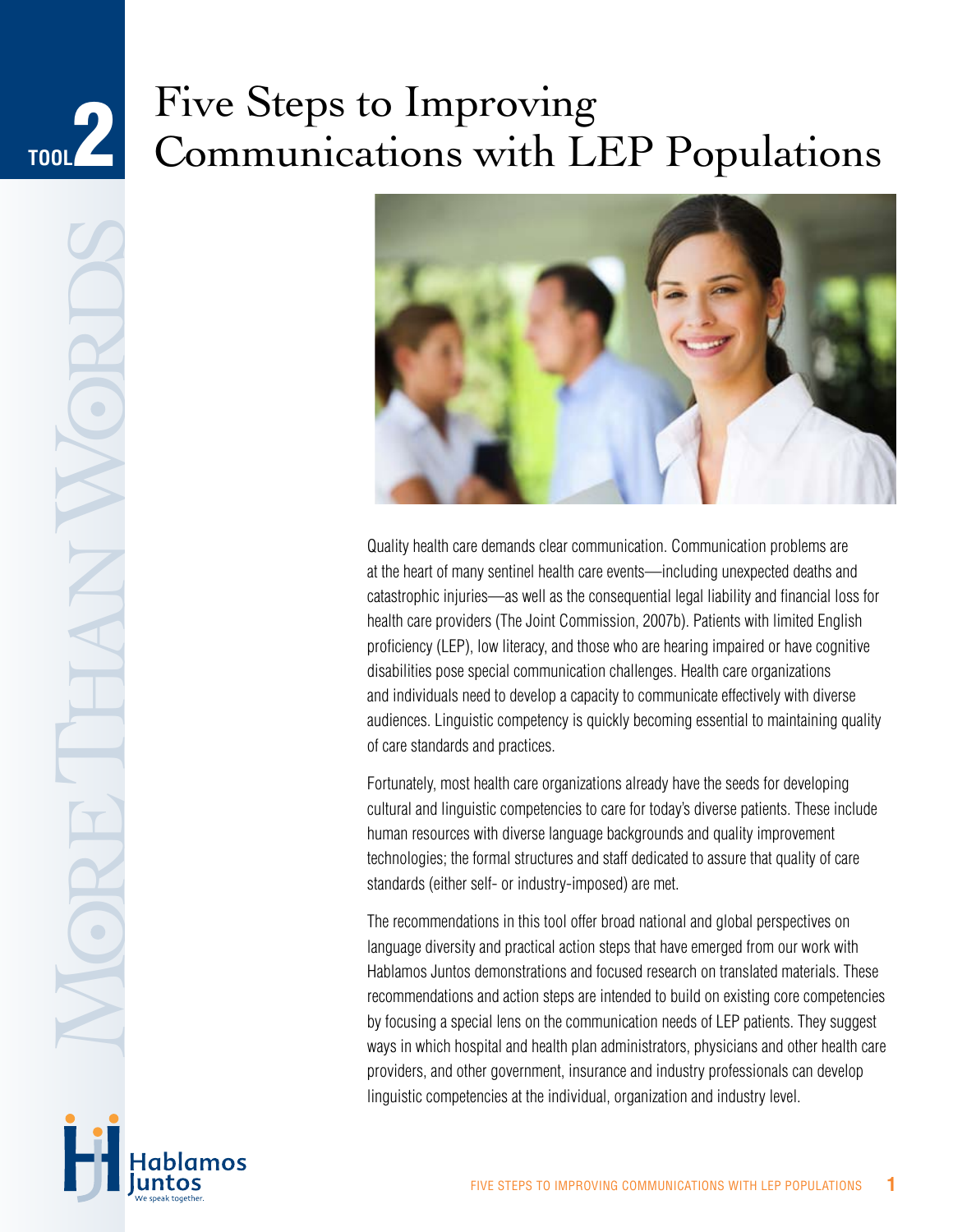# **Tool**2

## The Five Steps to Improving Health Care Communications With LEP Populations:

### **Step 1. Embrace the Need for Change.**

Accept the need for increased linguistic competency in your organization and beyond.

## **Step 2. Consider Your Own Population and Your Current Risks.**

Become aware of the diversity of language needs and understand the consequences of poor communication.

## **Step 3. Assess the Availability and Quality of Your Non-English Written Materials.**

Rate the strengths and weaknesses of your current stock of non-English health materials.

## **Step 4. Focus on Improving Your Translation Capabilities.**

Learn more about the translation process and adopt standards and best practices.

### **Step 5 Encourage Investments in Communication Improvement.**

Advocate for communication-related strategic investments by health providers, language professionals (interpreters/translators) and researchers.

The recommendations and practical steps in this tool are a work in progress, guided by our years of focused work to develop practical tools that address language barriers and the expertise of linguists, language researchers and practicing translators. They are not evidence-based guidelines. Rather, they represent a social-ecological approach to creating response capacity for a growing population unable to communicate in English. This approach assumes health communication takes place in many environmental subsystems within and outside of health organizations, and that cultural and linguistic competencies can take many forms and need to be developed at various levels within health care organizations as well as within the local, state or national health care industry.

We hope you find these recommendations useful in developing new competencies within your organization and that your work in this arena will help orient health care industry attention to the nation's diverse and multilingual society. Be sure to read the entire *Hablamos Juntos More Than Words Toolkit Series* for more guidance, tools and strategies to improve the quality of non-English materials.

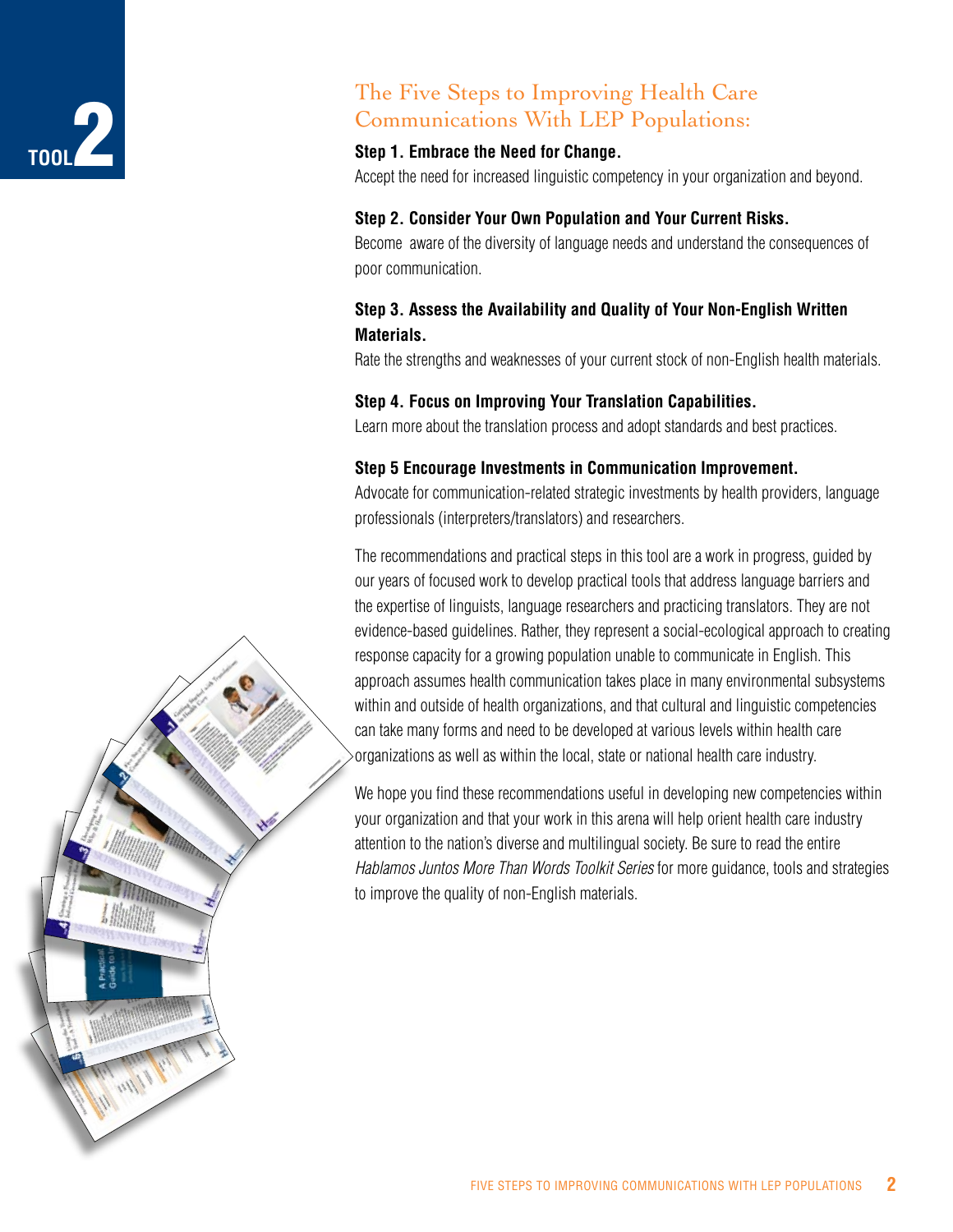

#### **Language: The new must-have national competency**

**The challenge of communication in an increasingly multilingual and multicultural society goes well beyond health care. In 2004, leaders from government, industry, academia and language associations met for the first National Language Conference sponsored by the U.S. Department of Defense with the purpose of developing a**  *Call to Action for National Foreign Language Capabilities* **(Call to Action, 2005). The report referred to the attack on September 11, 2001 as a "Sputnik moment," suggesting that the same bold action taken by Congress following the Soviet Union's 1957 launch of the Sputnik satellite is needed now with regard to foreign languages. Just as the National Defense Education Act created a generation of scientists, engineers and mathematicians who collectively worked to put a man on the moon and satellites circling the Earth to win the Cold War, the** *Call to Action* **envisions "a future in which the United States enhances its global leadership through increased proficiency in foreign languages and understanding of and respect for the cultures of the world" (Call to Action).**

### **Step 1. Embrace the need for change.**

People often change in response to a perceived problem or temporary threat. Sometimes they make changes when they sense a new reality that offers both challenges and opportunities. The first type of change is reactive or defensive, while the latter is proactive and positive.

We believe you will be more likely to commit to the other steps in this guide, and ultimately succeed in improving communication with individuals who understand little or no English, if you truly believe that change is essential and act proactively rather than ignore the fact that the face of America has changed.

To begin with, we encourage you to consider the pervasive need for increased linguistic competency throughout the United States, not just in health care settings, but also in the education, business, entertainment and defense sectors. The trend that you are responding to in your organization (perhaps the reason you have read at least this far) is that you already feel the need to change your situation. But the need that you feel is only a part of a much larger movement currently underway in the country to improve language competencies. Although health care is surprisingly behind the curve in many aspects of language and communication (e.g., American Translators Association, the professional society that attests to translators' competencies offers testing in the domains of science, technology, medicine, law, business and finance, and is just now working to recognize health care), you are now part of the necessary and decades-long effort underway to develop national competencies to succeed in our increasingly multilingual society.

Next we believe that you should stimulate and participate in national, state and local discussions about the role of language and culture and encourage conscious and principled language planning. Ignoring the widespread implications of a quickly-growing multicultural and multilingual society is not in our collective, long-term best interest, nor is offering band-aid responses to this chronic need. Discussions about these issues can be difficult, but they must take place. When you do, consider that there is no such thing as a totally monolingual country. The idea that the U.S. is an exception, an island amid the increasingly blurred global linguistic lines, is a myth. But until now, the myth has largely delayed a proper response to the new reality. Politics, religion, immigration, culture, education, the economy and natural disasters have all played a role in creating multilingual societies, including our own (Crystal, 2005). These changes that are now so glaringly apparent in clinics and hospitals across the country are not likely to reverse course but will simply become more pronounced..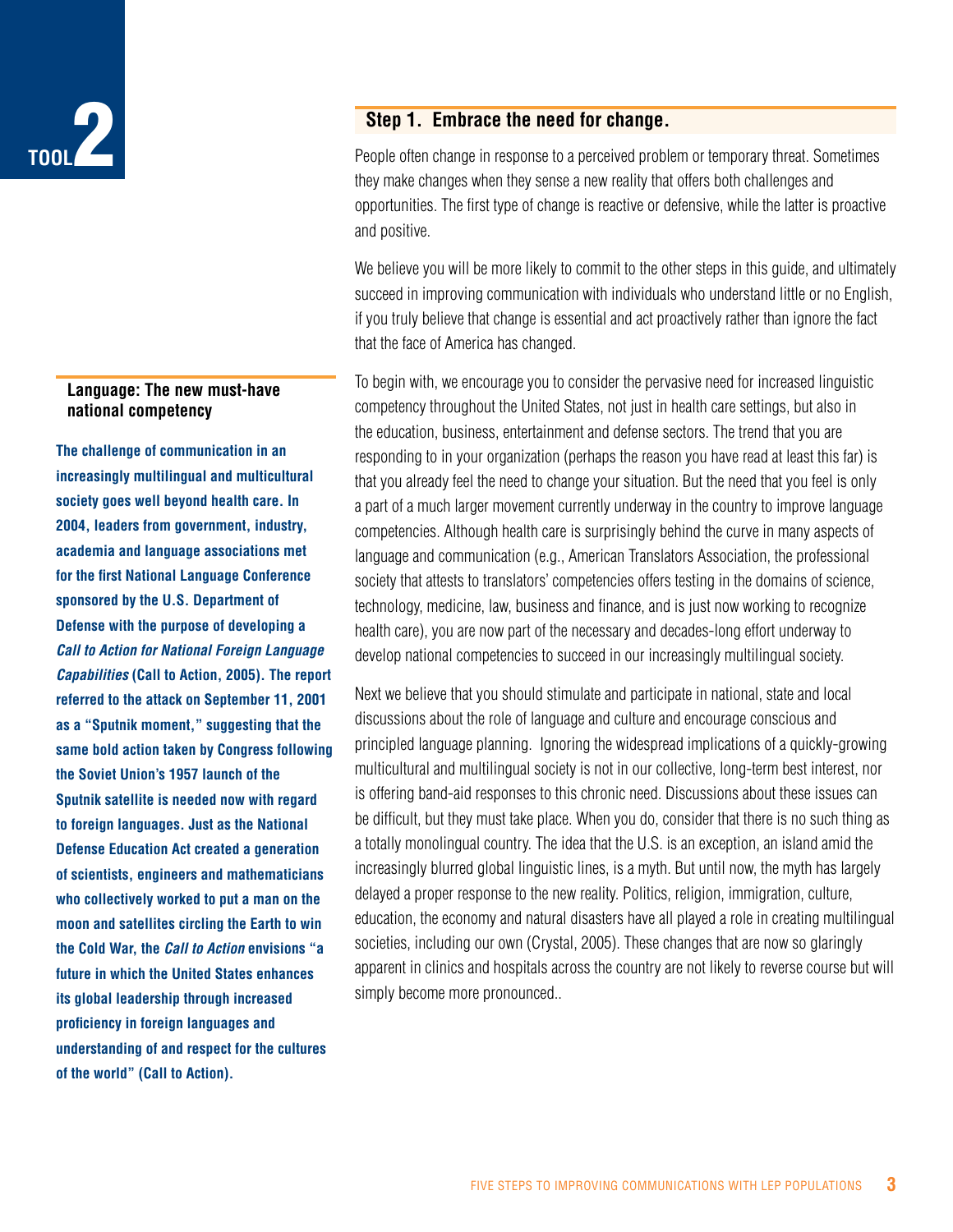## **Tool**2

A bro<br>all see<br>and le<br>you c<br>persp<br>have<br>part of rger dialo<br>fully emb<br>mpion of<br>guistic contion<br>and **A broad debate is going on now in all sectors of society. Start listening and learning. Participate when you can to inject the health care perspectives that until recently have been lacking. Only by being part of the larger dialogue will you begin to fully embrace and become a champion of the need for increased linguistic competency in your organization and ultimately the nation.** 

How do societies deal with populations who speak diverse languages? At a minimum, they can cope with attempts at interpreting and translation. This response, generally the approach taken in the U.S., is a reactive holding strategy with the idea things will return to normal. As the irreversible nature of this change takes hold, societies cope by supplementing the population's language skills, either encouraging everyone to learn a common language (lingua franca) in addition to their mother tongue or to learn as many languages as possible. In fact, speaking two or more languages is a way of life for threequarters of the world's population

Finally, forward-looking societies tend to cope by planning, that is, by engaging in conscious, principled language planning and linguistic engineering. This involves creating policies about how languages and linguistic varieties are to be used, supporting existing foreign language programs, implementing new language teaching programs (e.g., bilingual programs, language immersion), developing coherent standards for language use and maintenance, and defining the role of the media and purpose-driven policies that guide public health communication in a multilingual society.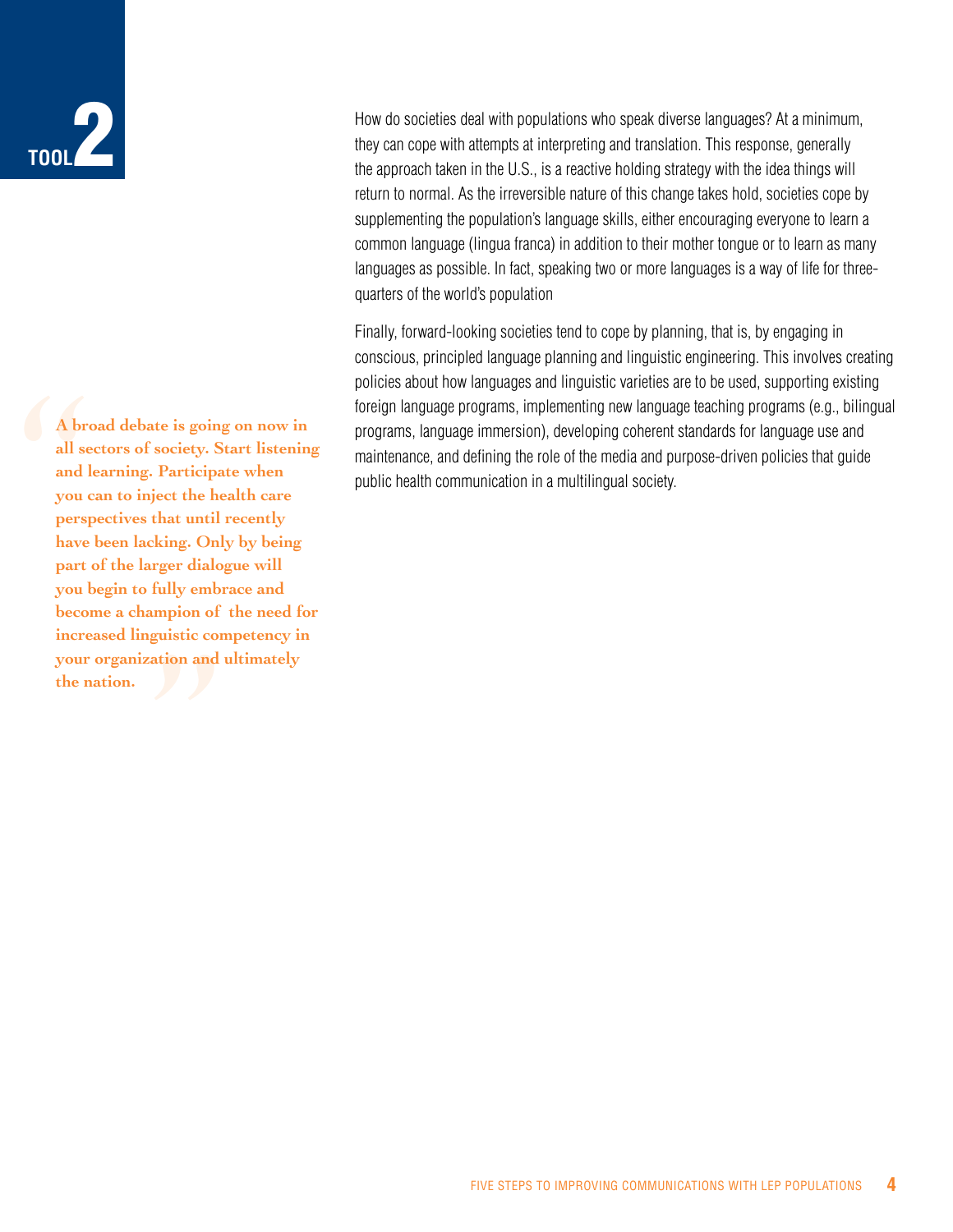

Mealt<br>
keep<br>
chang<br>
neces<br>
high-<br>
ever<br>
diver **Health care organizations need to keep pace with local demographic changes in order to develop**  d demogr<br>develop<br>ncies to pr<br>nr patient<br>al and lan **necessary competencies to provide high-quality care for patients with ever greater cultural and language diversity.**

### **Step 2. Consider your own population and your current risks.**

The face of the U.S. has changed and in all likelihood your population base has also changed too. In 1950, there were nine white people under age 40 for every person of color. By 2000, the ratio was 1.5 white people for each person of color (United States Census Bureau, 2000). Moreover, the U.S. Census Bureau calculates that by 2042, U.S. residents who identify themselves as Hispanic, black, Asian, American Indian, Native Hawaiian and Pacific Islander will together outnumber non-Hispanic whites (Bernstein & Edwards, 2008). The United States today has broader language diversity than the whole of Europe. Fifty-two million Americans speak a language other than English at home, and 23 million (12.5% of the total population) report having limited English proficiency (LEP) (United States Census Bureau, 2005).

These changing demographics reflect the broader economic and political changes occurring worldwide. Specifically, the declines of Communism, open borders and open trade have all led to large-scale immigration and migration in most developed countries. The effects of these global changes are impacting local communities. Health care organizations need to keep pace with local demographic changes in order to develop the necessary competencies to provide high-quality care for patients with ever greater cultural and language diversity. In this step we suggest five action steps that you can undertake to learn more about the language communities you serve and to identify the dangers inherent in not responding to the language needs of these communities.

**Action Step 2.1: Conduct an internal assessment to determine the languages spoken by patients served and the services they seek.** Use formal (e.g., needs assessments, chart review, health plan statistics) or informal (e.g., staff interviews/surveys) approaches. Be sure to search not only for the number of patients who speak a language other than English but also for those who are hearing impaired or unable to read and write. This assessment is also an early opportunity to see how your organization is currently responding to patients who prefer to receive information in languages other than English and to identify gaps that prevent you from gathering and/or creating solutions.

**Action Step 2.2: Conduct an external assessment to analyze the language needs of the community you serve and identify future or changing demand for non-English materials.** Learning about demographic and workforce changes in the

larger community can help you identify the response capacity your organization may need to develop to meet the language and communication needs of your community. It can also help to determine whether your patient population reflects the overall community you serve. External data sources on your local and regional demographics and language preferences may include U.S. Census data, county or state health departments, newspaper stories, regional business forums and hospital quality groups.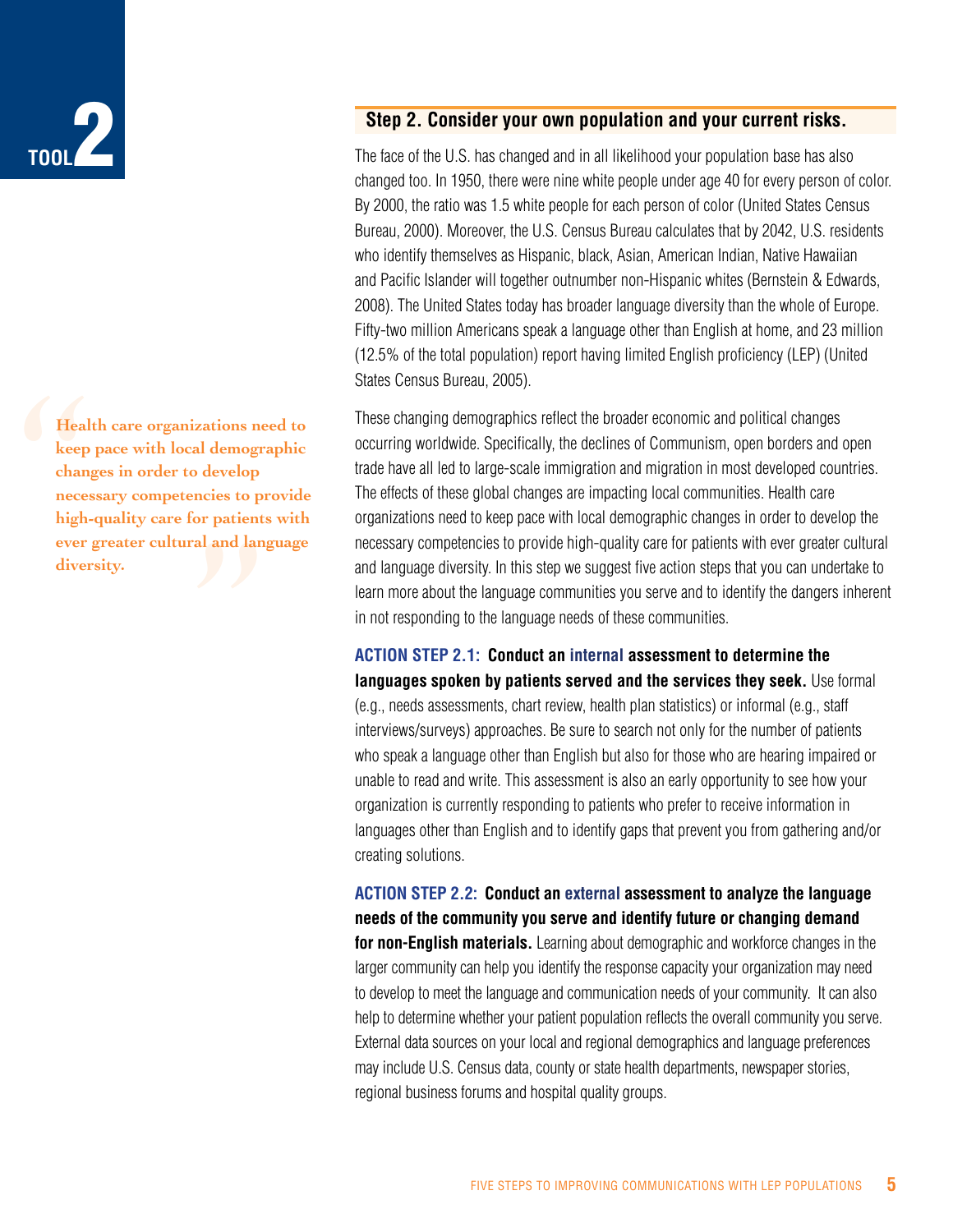

#### **How do you eat an elephant? One bite at a time.**

**Effective communication with diverse populations requires, foremost, knowing your community and actively planning communication strategies to accommodate language and cultural differences. The information-gathering suggested in these action steps will help you map out the current language needs of your patients, as well as your organization's ability to respond to those needs step by step--and bite by bite.**

#### **Action Step 2.3: Adopt practices and create systems to routinely collect**

**language data.** Require collection of patients' preferred language on reporting tools and make this information known during the course of care. Develop a mechanism to train staff to remain alert to language barriers. For example, consider requiring notation of the language preference of patients on adverse reporting forms or including a standard question about the need for interpreters on consent forms or other similar commonly used forms. Promote patient safety by reviewing these reports to identify trends and set priorities. Also see Collecting Race, Ethnicity, and Language Data: A How-To Guide, a Web-based toolkit developed by Health Research and Educational Trust (HRET) with recommended approaches for the collection of race, ethnicity and primary language information (HRET, 2008).

**Action Step 2.4: Designate overall leadership responsibility for raising awareness of the linguistic needs of the organization.** Formulate executive leadership responsibility to promote a general understanding of the diverse communication needs of patients in your organization, collect and disseminate the findings of your assessments and pave the way for building response capability. These champions can be armed with your internal and external data to paint a demographic and linguistic picture of your population, with examples of associated risks of poor communication. This heightened awareness allows your colleagues to develop their own sense of the need for improvement, especially when they understand the link between communication failures and poor patient safety and quality of care

**Action Step 2.5: Proactively identify and address potential dangers for your LEP patients.** Engage clinical leaders by bringing attention to the potential negative health implications of poor communication. Communication failures between patients and their health care providers have been associated with adverse events and poor quality health care, such as medication or medical errors, which in turn has been associated with severe clinical consequences, even death (Cohen, Rivara, Marcus, McPhillips, & Davis, 2005; Divi, Koss, Schmaltz, & Loeb, 2007; Mitka, 2007). While it is widely acknowledged that communication barriers increase the risk of adverse events and poor quality of care for LEP patients, many providers and administrators fail to recognize the danger under their own roof. Reporting the level of risk within your own organization will make the issue a reality and help mobilize support for needed improvements. Work with your organization's quality assessment and safety programs to obtain estimates on the scope of errors and adverse events due to poor communication. In many cases, only anecdotal evidence of communication failures will be available, but even a few well-documented instances of language-related difficulties will help others start thinking more locally (and more seriously) about this global problem.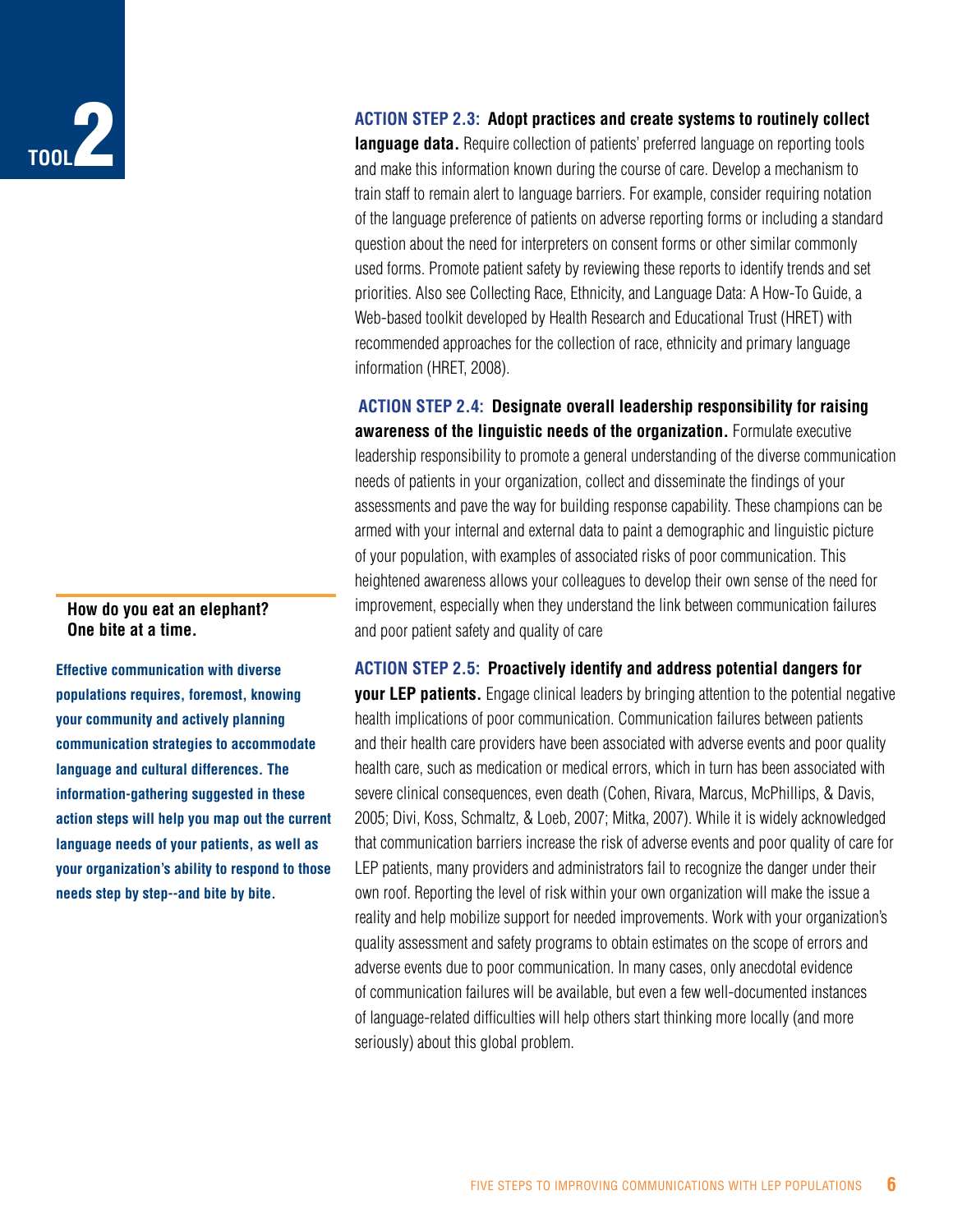

## **Step 3. Assess the availability and quality of your non-English written materials.**

Non-English materials are an important resource for providing health care information that is essential for ensuring safe and high-quality health care for LEP patients. In fact, they are required for meeting legal and regulatory requirements and accreditation standards. Many federal and state laws mandate that vital documents be made available to patients in their language, and certain health care quality and standards-setting organizations also require health care providers to meet the language needs of patients for accreditation purposes. For example, hospitals are now required by the Joint Commission to collect information on the language and communication needs of patients (The Joint Commission, 2007a, p.26). Similarly, Medicare and Medicaid programs require health care providers to provide language services to ensure access for LEP patients (H. R. 7152, Civil Rights Act of 1964, 1964). Thus, having vital documents (e.g., consent forms, financial policies, conditions of admission, notices of interpreter availability, descriptions of program benefits/participation requirements, safety notices, patient rights) available in the languages commonly spoken in your community is a baseline quality standard in meeting the health needs of LEP patients. In this step, we suggest four action steps that you can take to assess your current stock of non-English written materials—not just their availability but also whether these match the language and information needs of your patients, their usage, origins and translation quality.

#### **Action Step 3.1: Inventory, by language, all non-English materials**

**available in your organization.** Begin by taking an inventory of non-English materials currently available. Approach the task not only to compile an index of translated forms and brochures but also as a tool to learn how non-English materials are acquired and to evaluate your strengths and weaknesses.

A complete inventory should include English originals or source text and record of:

- 1) The title in both languages, *text type* (e.g., consent form, patient education, administrative, treatment instructions, medication use, marketing) and length or word count;
- 2) The topic and communicative purpose of the materials;
- 3) How the text is used (by whom/where within the organization);
- 4) The identity of the translator or translator vendor;
- 5) The champion or sponsor promoting the text's development;
- 6) When it was created (date) and;
- 7) How translation quality was assured.

Text<br>
lingui<br>
is org<br>
inten<br>
to des<br>
of the<br>
for m **Text Type is a term used in linguistics to describe how a text is organized, the writing style or**  style or<br>persuade<br>tion Brief<br>Toolkit **intent (e.g., to inform, to persuade, to describe). See Translation Brief of the More Than Words Toolkit for more information.**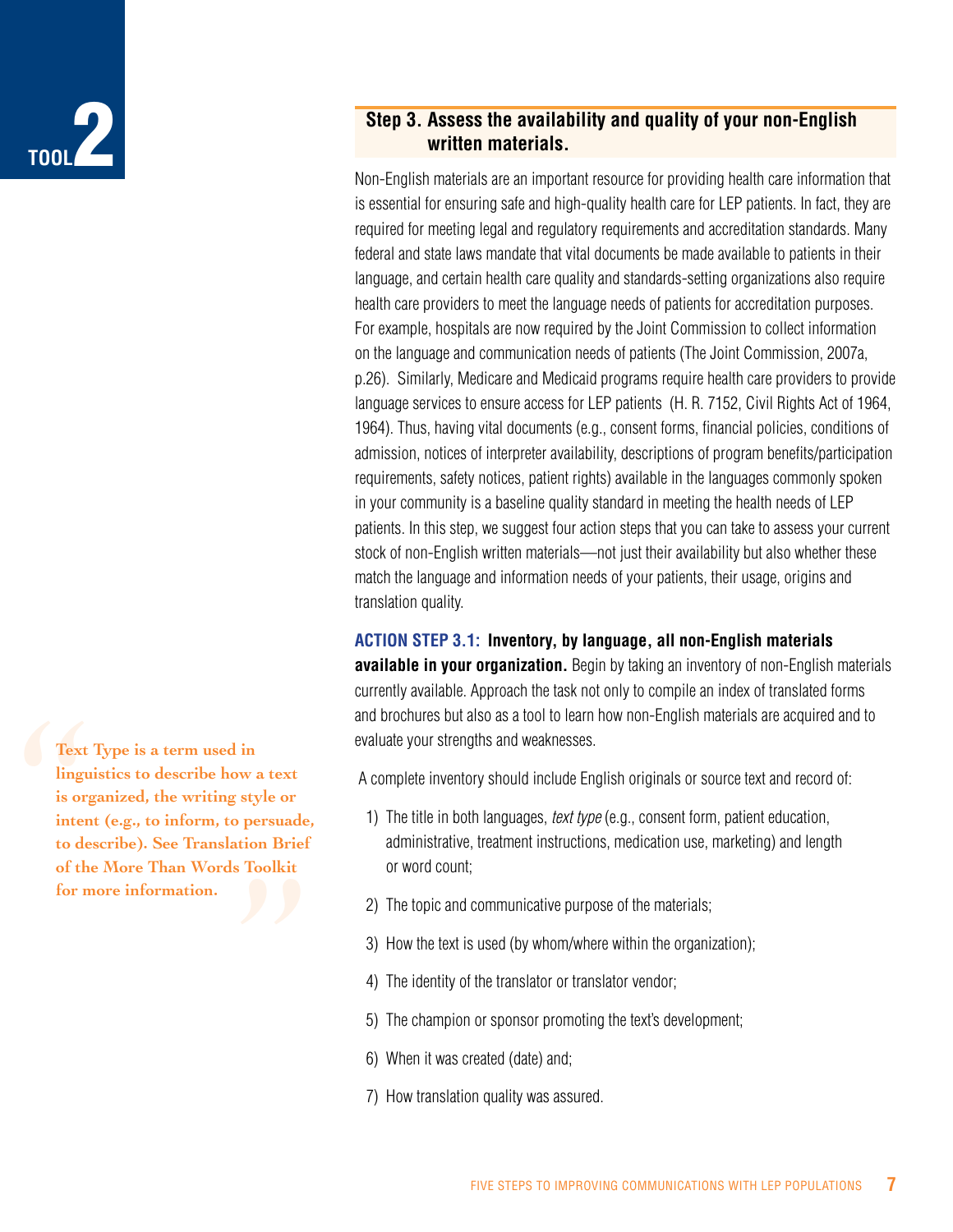## **Tool**2

#### **The search for quality: What do we really mean?**

**Too often, requesters and poorly-skilled translators approach translation projects focusing only on the words, replacing the English words with equivalent target language words, with overriding emphasis on remaining faithful to the English original. However, translated text that retains the English language structure often inhibits comprehension for the target reader. To detect translation quality problems, non-English materials need to be evaluated in terms of how well they achieve the intended purpose and communicative objective of the source text. In other words, the person evaluating the translated document needs to ask if it is faithful to the original content and meaning in a form that** *anticipates and honors the information needs of an intended target language reader.* **This is distinctly different from a focus on creating an equivalent text. The** *Translation Quality Assessment (TQA) Tool***, part of the** *More Than Words Toolkit Series***, uses this framework to evaluate translated text.** 

Use the results to develop a repository and plan ways in which to make these resources widely known and available. If the usage information referred to in the third point is hard to gather, do the best you can to catalog your current inventory and develop new tools to learn how existing non-English materials are being used and where new materials in different languages may be needed. Also, assess how well these materials satisfy the communication needs of both those who distribute these materials and the patients to whom they are given.

#### **Action Step 3.2: Ask yourself: "How are we currently creating these**

**materials?**" Based on your experience in constructing the inventory, try to sketch the range of current practices for obtaining or developing non-English materials. Learn how needs are determined and priorities established, how translation projects are managed and who is involved, and about the internal review and approval processes are used. Begin the process of identifying strengths (such as identifying staff with experience in overseeing translation) and weaknesses in these current processes. Use these results to develop or update practices and promote transition to **Step 4 – Focus on Improving Your Translation Capabilities.**

**Action Step 3.3: Assess the quality of translated texts with the** *Translation Quality Assessment (TQA) Tool***.** The mere existence of a translated brochure on a given topic does not guarantee that the information needs of your patients will be met. Poor quality non-English health materials are common and primarily the result of underdeveloped competencies among translators and requesters. Unlike other developed countries, training for translators is virtually nonexistent in the United States. Those responsible for requesting translations often have little understanding of the translation process or how to develop meaningful translation instructions (going beyond asking for a translation in a specific language by a specified date). Translators then take on projects with insufficient guidance. Without agreed upon specifications for each translation product, measures of quality are subjective.

When health materials are released for distribution, a key safeguard to assuring quality of content involves the health professionals who dispense them; for non-English materials these professionals usually lack the foreign language skills needed to identify and remove any poorly-translated materials from circulation. It is not surprising, therefore, that poorquality translations are pervasive, with examples found on the Websites of such reputable institutions such as the U.S. Centers for Disease Control and Prevention, Medline Plus En Español and many others.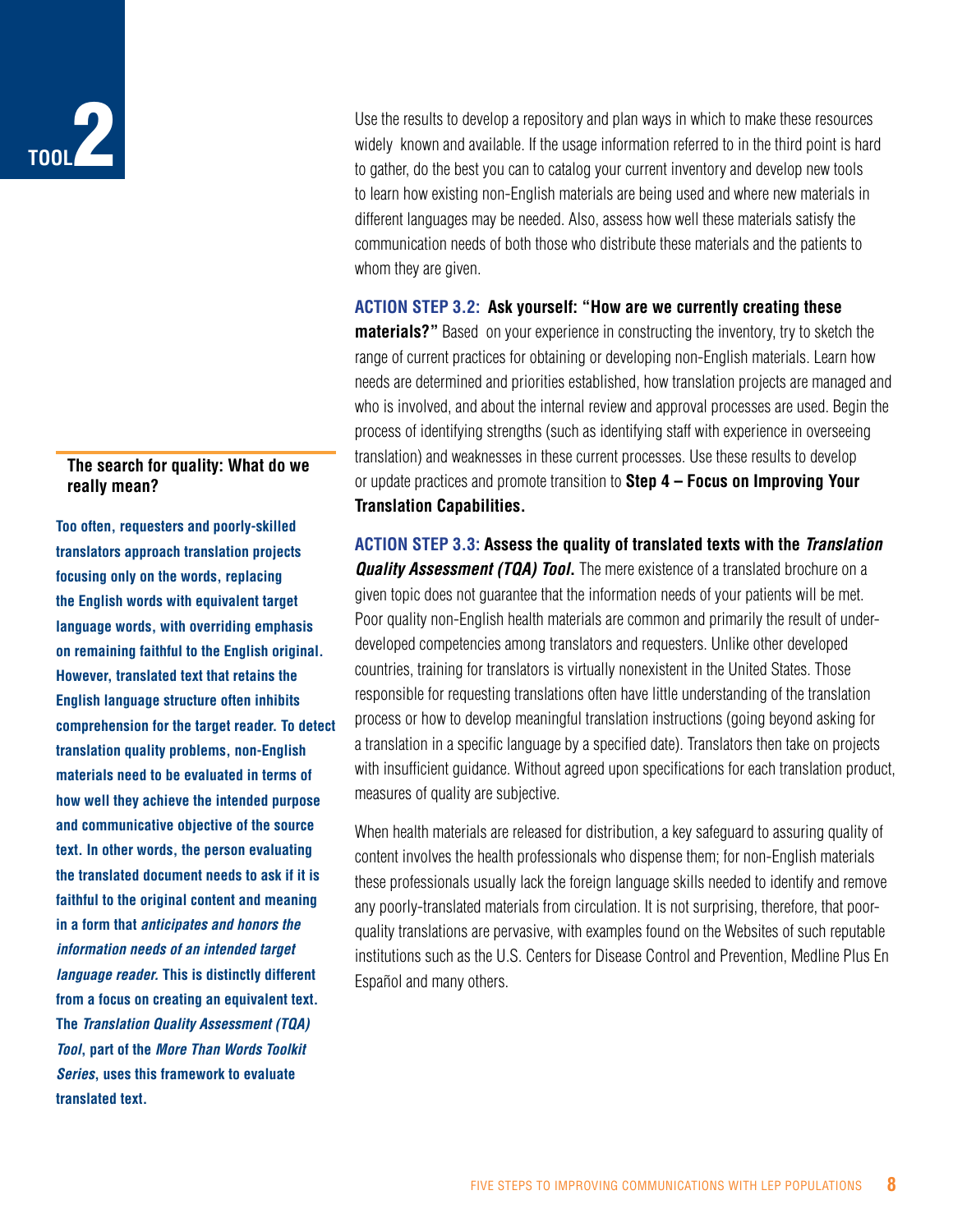

A for<br>mater<br>organ<br>collec<br>and f<br>uncer<br>qualit ble and w<br>emerge fi<br>r sense of<br>address l<br>e new effc **A formal review of non-English materials will, in most health care organizations, reveal a motley collection of brochures, documents and forms with little consistency, uncertain origins and uneven quality. The review will also undoubtedly reveal major gaps between what is available and what is needed. You should emerge from this review with a clear sense of what has been done to address LEP populations and where new efforts are needed most.**

To make matters even more difficult, current approaches to assessing the quality of translations have limited success. Research suggests the practice of back-translation – translating from the newly-created target language back to English is not an effective measure of quality. Although several published standards exist for the translation field, these tend to focus on process standards or guidelines (the steps taken to produce a translation) not how to evaluate the actual content or the finished product.

The *TQA Tool*, a part of the *More Than Words Toolkit Series*, was developed to offer health care organizations a reliable prototype tool to assess the quality of non-English materials. This Tool goes beyond assessing the translation process used to determining how well the text actually achieves the communicative purpose of an English original. Use it to determine how many of your organization's most important translated documents can be read by the target audience, retain meaning-for-meaning content and achieve the intended communicative purpose.

**Action Step 3.4: Ask: "Does our inventory of materials match the communication needs of our patients?"** Then develop a list of high-priority needs as applicable. Based on your inventory and analysis of the non-English materials, and also on your previous assessment of your population's language needs (Steps 2.1 and 2.2), assess how well this information is meeting the communication needs of your LEP patients. Analyze the gap between non-English materials available and those likely to be needed by your patients. Focus especially on identifying vital documents and materials associated with services frequently used by LEP patients and determine whether they are available in the languages of your patients. Establish preliminary priorities for creating translated documents, and then prepare budgets and set timeline for filling in identified gaps.

## Translation is about more than words

Health care is an information-rich and document-dependent environment. Written materials play many roles and take a variety of forms (e.g., marketing brochures, disease-specific or general educational materials, legal or consent forms, registration or administrative forms, patient and product surveys, general or individualized patient care instructions, information on medication use).

Some documents convey basic information in common terms, such as visiting hours and event announcements, while others are more complex, requiring terminology and concepts unique to health care settings. The structure and purpose of a text contributes to and has embedded communicative intent. For example, the form that a registration clerk gives a new mother to complete may have many of the same elements as a birth certificate, but the purpose and use of each text is definitively different. A similar situation could involve a fact sheet on risks and benefits of anesthesia and the consent form for administering anesthesia. The purpose and use a source text is designed to fulfill may be explicit to the creators of a text but are often not self-evident to its readers.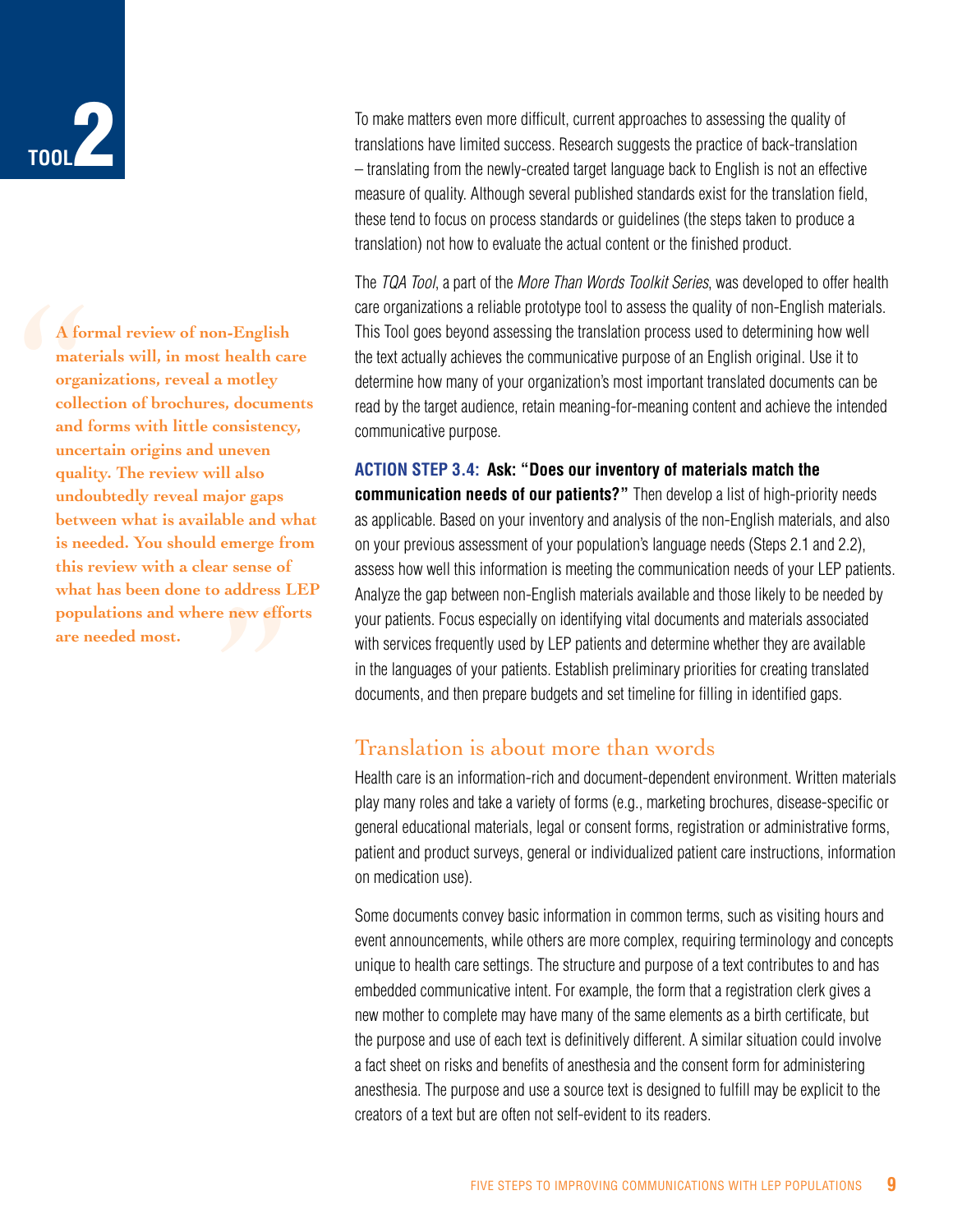## **Tool**2

Trained translators bring advanced knowledge of languages and writing skills to resolve conflicts that arise between languages and culturally-dictated communication styles or traditions, but they often lack understanding of the purposes and uses of the original text. These distinctions are important to point out as part of a translation brief, also referred to as translation instructions.

The bottom line? Aside from translator skill, translation quality is dependent on the requesters who understand that source texts are more than the words on a page. An effective translation requires knowing the purpose and use of a text and instructions to guide the work of translators. It must also consider assumptions about the original intended audience and culturally based understanding embedded in the original source text – its form, structure and associated practices (*text type*). Requesters need to emphasize how cultural differences and expectations of the new target audience should be treated; these decisions should not be left to translators alone. Tools for developing this broader view of translation can be found in the *Hablamos Juntos More Than Words Toolkit Series*.

## **Translation Standards are important but they tend to focus on the process, not the product.**

There are a number of published standards for the translation field. Two well-regarded international standardsetting organizations are the International Organization for Standardization (ISO) and ASTM International.

ISO is an international standard-setting body located in Geneva, Switzerland, composed of representatives of various national standards organizations. The ISO is defined as a non-governmental organization that acts as a consortium with strong links to government. It is able to set standards that often become law, either through treaties or national standards. ISO 9000, a family of standards that includes three (ISO 9001:2000, ISO 9000:2005 and ISO 9004:2000) provides guidelines for quality management processes such as record-keeping, checking for defects and process effectiveness that apply to the translation process.

ASTM International, formed in 1898 in the United States, claims to be the world's largest developer of standards. Originally known as the American Society for Testing and Materials, it is an international standards developing organization that publishes voluntary technical standards for materials, products, systems and services. F-2575 Standard Guide for Quality Assurance in Translation identifies factors relevant to the quality of language translation services and provides a framework for agreement on specifications for translation projects but does not provide specific metrics with which to assess the quality of a translation product.

Both are examples of process standards, not product standards. Certification to these processes does not guarantee compliance (and therefore the quality) of final products and services; rather, these standards establish business processes that should be applied.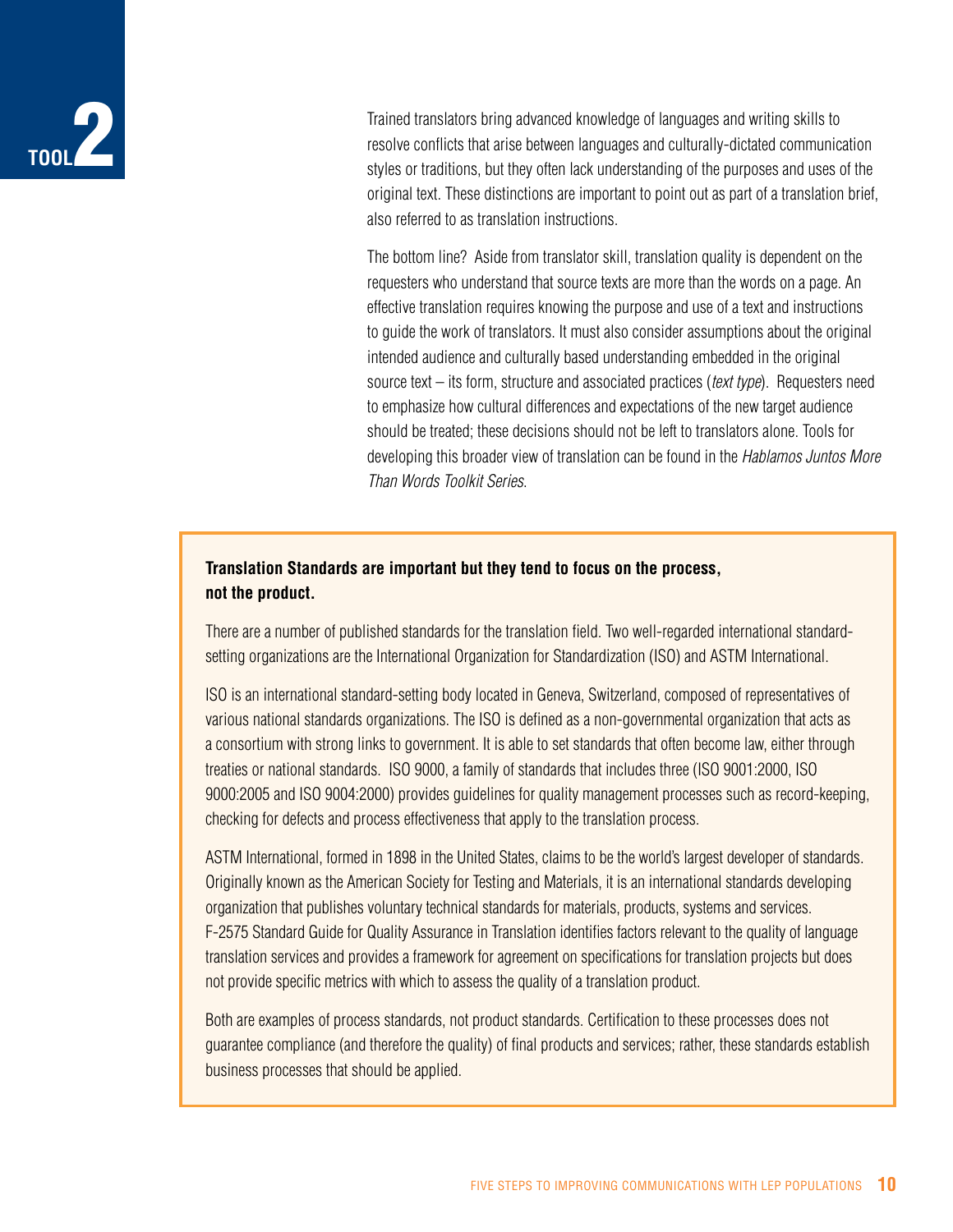

#### **Health Literacy**

**Reader comprehension is an important quality factor for effective health materials. According to the Institute of Medicine (IOM), an estimated 80 million Americans have trouble understanding complex or unfamiliar health information because of limited health literacy skills (Institute of Medicine, 2004). Health literacy is defined as "the degree to which individuals can obtain, process, and understand the basic health information and services they need to make appropriate health care decisions" (Institute of Medicine, p. 1). The IOM report also points out that health literacy goes beyond an individual's ability to read and depends on how health information is presented. English source materials are designed with a typical reader in mind and reflect assumptions about the degree of advanced knowledge the reader is likely to have. Even with translated materials LEP patients are challenged not only by literacy skills in their own language, but also by a limited exposure to general information about health or health care delivery systems available through mainstream news outlets (e.g., Readers Digest, daily health updates).**

## **Step 4. Focus on improving your capabilities to procure non-English materials.**

Health care organizations need to improve their understanding of the translation process and approach translation projects as a shared responsibility, where the translator's work is guided by criteria agreed upon in advance (ASTM International F-2575-06, 2006). In this step, several recommendations are made for improving your organization's approaches to procure non-English materials. One key suggestion involves learning how to prepare a *Translation Brief*, which is simply a set of instructions that specify how the translated product will be used, by whom, in what setting, for what audience and the communicative objective(s) to be accomplished. Preparing a translation brief can also help identify how the underlying assumptions and meaning in an English source text should be treated in translation. Instructions are available in Tool 3 of the *Hablamos Juntos More Than Words Toolkit Series*.

Going through the exercise of preparing translation brief results in instructions that enable requesters and translators, to consider from the very start tensions or cultural nuances that may exist between English and the target language and to clarify how these differences are to be addressed. The objective is to place the requester in a decision-making role rather than relying on the translator to know what to do. The requester, familiar with the health care environment and the communicative purpose of an English original, can best provide context and purpose to guide language decisions that the translator must make; these instructions can then serve as criteria to assess how well the translation product met these requirements. Close examination of an English original also provides an opportunity to consider whether it is of good quality or effective with the original audience, wellmatched to the target audience and if translation is the best solution for this particular communicative objective. Poorly-written English originals are likely to contribute to poorquality translations

This step contains seven action steps for adopting standards and best practices encompassing language services broadly and translation and interpreter services specifically. In addition to adopting more methodical tools such as the *Translation Brief* described here and *TQA Tool* introduced in Step 3, this may involve developing systems and creating standards through glossaries and language convention guides. Developing strong linguistic competencies for translation can parallel developments toward competent interpreter services and creating other capacity to respond to the growing diversity in our communities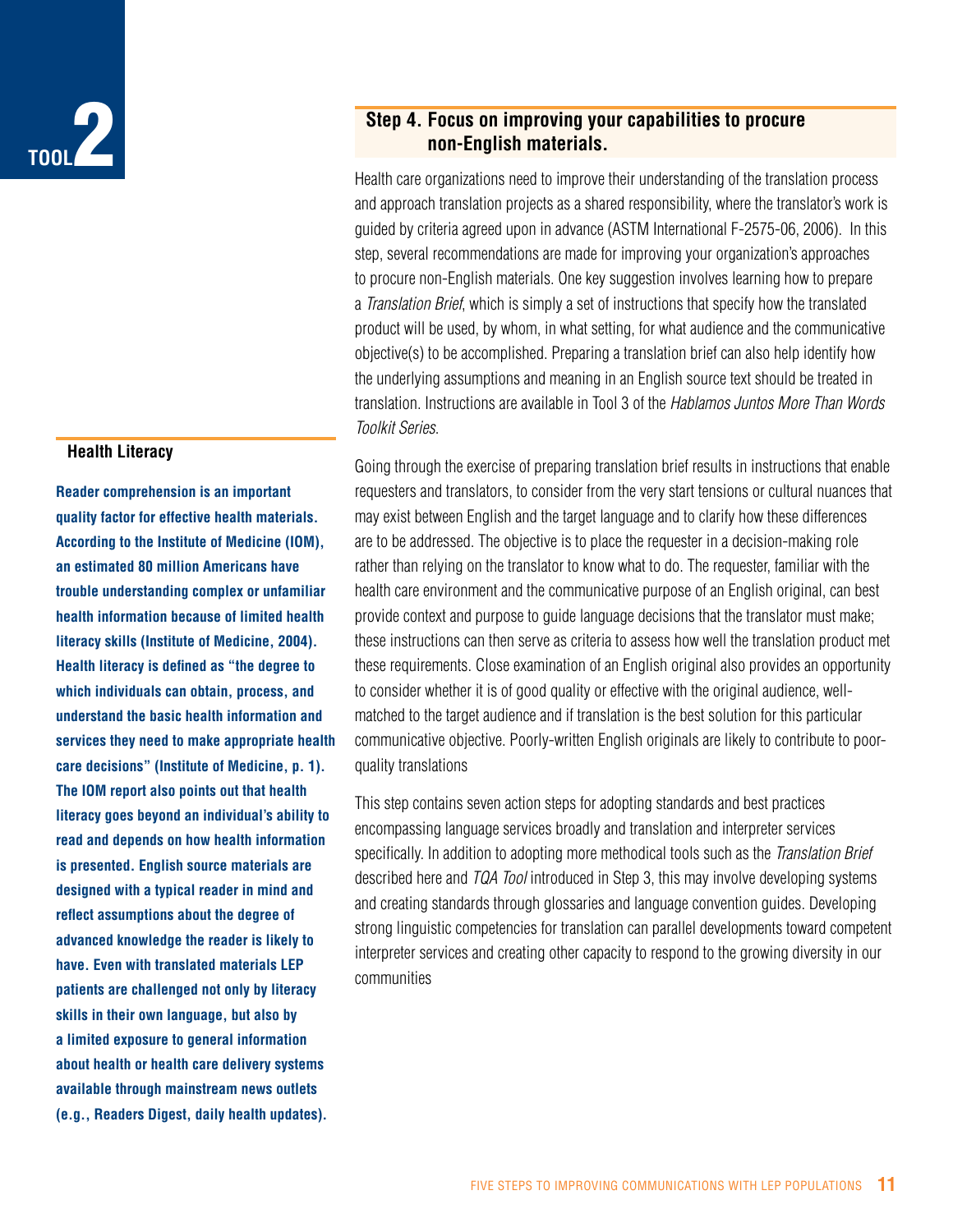

**Action Step 4.1: Centralize requests and formalize policies and practices for procuring and dispensing non-English materials.** Most health care organizations lack formal systems for procuring non-English materials. Many of our demonstration health care organizations found numerous examples where resourceful and motivated champions (doctors, nurses, etc.) or dutiful administrators, lacking formal guidance, applied American ingenuity in acquiring non-English materials. The result was a wide range of trial-and-error approaches scattered throughout their organizations. Most had no formal processes for dealing with the endless need for non-English materials..

- **Procurement:** Formalizing policies and practices, developing an explicit system for informed decision-making and quality review activity can help improve how organizations respond to demands for non-English materials. Centralizing requests also offers an opportunity to build upon lessons learned, develop expertise for procuring non-English materials and standards for translating materials, and to learn about and advance organizational practices to improve communication with LEP patients.
- **Dispensing:** Non-English materials have two audiences: the LEP patients for whom they were designed and the health care professionals who dispense them. Practices adopted for non-English materials need to give attention to how they are made readily available to health care professionals and the challenges associated with dispensing foreign language materials. Imagine the implications in the context of a multilingual environment that keeps changing. Adopting certain conventions like requiring English titles or subtitles or assigning colors to text by language (e.g., blue for Korean, green for Vietnamese) to help differentiate languages must become part of your organization's central strategy. This line of thinking can lead to other innovations; for example, using electronic medical record systems able to dispense information in English may be programmed to produce this information in other languages. Electronic information systems are well suited for the complexity accompanying the use of non-English materials in many languages.

**Action Step 4.2: Develop in-house experts to manage translation projects and attend to the communication needs of patients.** Consider developing the role of requester and specializing project management for translation projects to boost effectiveness of how non-English patient materials are procured. Ideally, the procurement of non-English materials should not be separated from other evaluation-decision processes to procure patient materials in English. Adopting continuous improvement processes for materials and tools available for all patients can help establish in-house expertise on the types of text available and their communicative purpose and uses. This background knowledge is ideal for developing translation briefs and managing translation projects.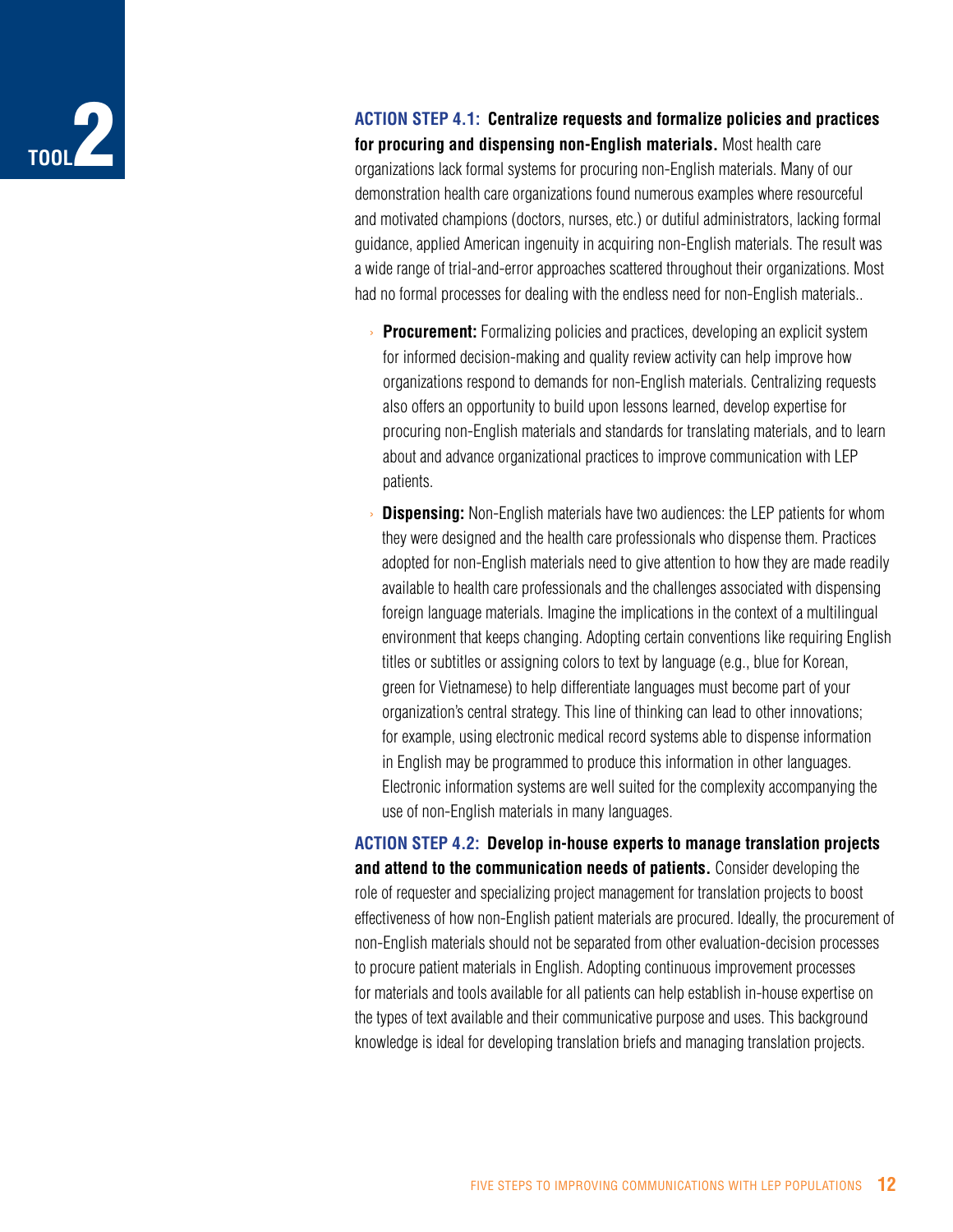

Those<br>acqui<br>altho<br>langu<br>any d<br>speak<br>learn mowledge<br>ic culture<br>have any<br>ond their **Those who study cultures formally acquire cultural knowledge, although they may not speak the languages of those cultures with any degree of proficiency. Native speakers of those languages often learn English as a second language and acquire cultural knowledge growing up in an ethnic culture at home and can offer important insights but may not have any cultural expertise beyond their own lived experiences.**

In working with a translation vendor, make clear the difference between their sphere of knowledge and yours – they know translation, but they do not know your environment and your intentions. In forming project teams for a particular source text, make clear the distinction among translation team members with subject or content knowledge, foreign language skills, cultural knowledge and project management. Subject or content experts are essential to retaining the accuracy of information in a text. These subject experts may be those who dispense non-English materials and gather insights through direct observations or interactions about information seeking behaviors of LEP patients. Team members with expert knowledge of various patient materials your organization uses should be employed. These various experts, playing different roles in your organization, can contribute to preparing instructions for a translation project and help to specify the requirements of a project or set quality criteria.

Understanding language proficiency and how cultural knowledge is acquired can inform decisions about which team members to include in a project. Foreign language skills are distinctly different from cultural knowledge; both are essential for evaluating the quality of translated texts. Those who study cultures formally acquire cultural knowledge, although they may not speak the languages of those cultures with any degree of proficiency. Native speakers of those languages often learn English as a second language and acquire cultural knowledge growing up in an ethnic culture at home and can offer insights but may not have any cultural expertise beyond their own lived experiences

Designate people to fill the role of requester and support their skill building, specifically to develop competencies in preparing translation briefs. Use these trained requesters as key liaisons to the translators or translation vendors and as overseers of translation quality using the *TQA Tool*. Over time, through the accumulation of experience, more informed make-orbuy decisions and better creation and/or selection of non-English materials will become possible. Trained in-house requesters can become the key contact for those needing to commission new translations or wishing to acquire already-developed non-English materials, helping to identify alternatives to written materials, or assessing the quality and usefulness of existing or prospective patient materials.

**Action Step 4.3: Construct a STOP sign on the road to translation.** Requests for translation are usually well-founded reactions to a real need for improved patient communication, but a translated document is not always the best solution. One immediate benefit of creating the aforementioned requester or project manager and a centralized request system is the ability to analyze translation requests in terms of underlying needs and to consider alternatives. In some cases, even a perfect translation of the source English document may not be able to capture the full intent for a specific target audience and setting. The first question that needs to be answered in preparing a translation brief is. "Will a translation achieve the communicative goal with our target population?" There are many reasons a translation may not fill a communicative need. Alternatives such as mandatory use of a professional interpreter, tools that do not require literacy skills (e.g.,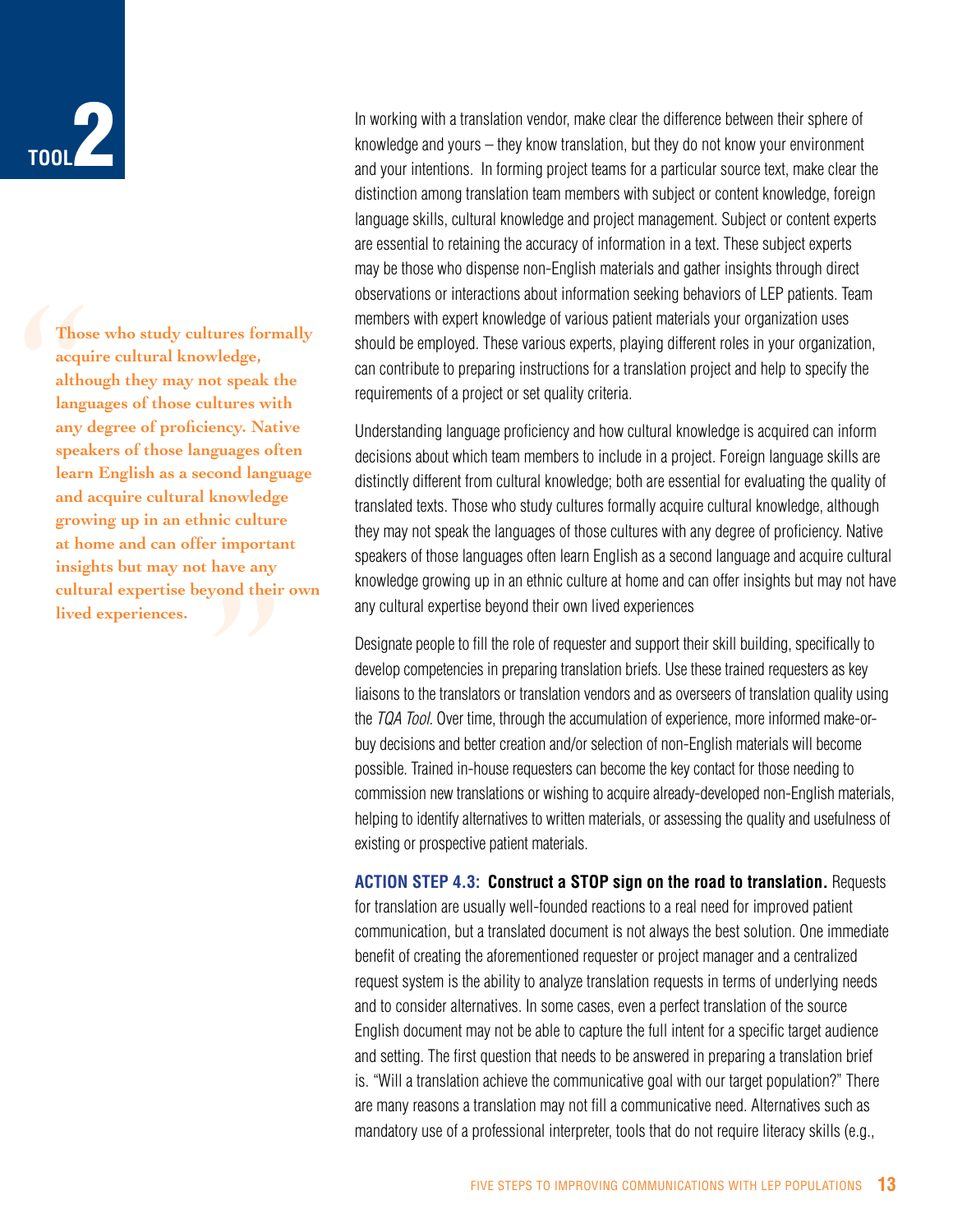

Profe<br>
and f<br>
produ<br>
targe<br>
& Du **Professional translators are first**  are first<br>pable of<br>s well in<br>o, A., **and foremost writers capable of producing text that reads well in a target language (Aparicio, A., & Durban, C., 2003).**

audio, video, tactile) or a combination of communication strategies may be more effective. Considering alternative communication strategies for LEP patients may also serve as a reminder to explore health literacy barriers that may exist for all patients.

**Action Step 4.4: Adopt the practice of developing** *Translation Briefs* **to define specifications for each text to be translated.** As has been discussed, the translation brief is a set of instructions that accompanies an assignment to help the translator make language choices and translation decisions to achieve the desired communicative goal. Easy-to-follow instructions for developing a translation brief are included as a resource in the *More Than Words Toolkit Series*. Adopting the practice of preparing translation briefs establishes a formal mechanism for initiating each translation project, which creates an internal consistency in how projects are prepared as well as sets the expectation that translation projects are a partnership with translators. By examining the content of the source material in the context of serving two different audiences and defining the communicative goals with respect to the target audience, the translation brief provides specific guidance for how a translator should address any problem areas that result from audience, cultural or language differences. It is a step toward framing how a particular text will address a specific communicative need and departs from any previously vague instructions that merely create foreign language equivalents of an English original. Developing specific directions for the translator also generates the criteria by which expected product quality is defined. Organizations need to adopt the practice of developing project-specific instructions to accompany a translation request and support the translation brief training of requesters and project managers.

#### **Action Step 4:5: Select translators carefully and track their work.**

Professional translators are first and foremost writers capable of producing texts that read well in a target language (Aparicio & Durbin, 2003). Numerous attempts have been made to establish definitive guidelines for translator qualifications (Rivera & Collum, 2006). Recommendations often include familiarity with both cultures, expertise in the subject area of the text and knowledge about the activity discussed. For example, guidelines adopted for translation of educational and psychological testing materials require translators with experience as test item writers with academic specialization in the subject area of the test (Stansfield, & Auchter, 2001). These projects are supervised by a translation manager who is also a test developer.

› **Pick experienced translators:** In selecting translators, consider the project requirements and match these to the experience and background of the translators. To translate health texts, they should be fluent in English and the target language and have extensive experience translating health care information. Beyond experience with health and health care, translators should have command of the subject matter. ASTM International F-2575-06, 2006.) They should be familiar with terminology, sentence structures, formats and writing practices typical of health materials in the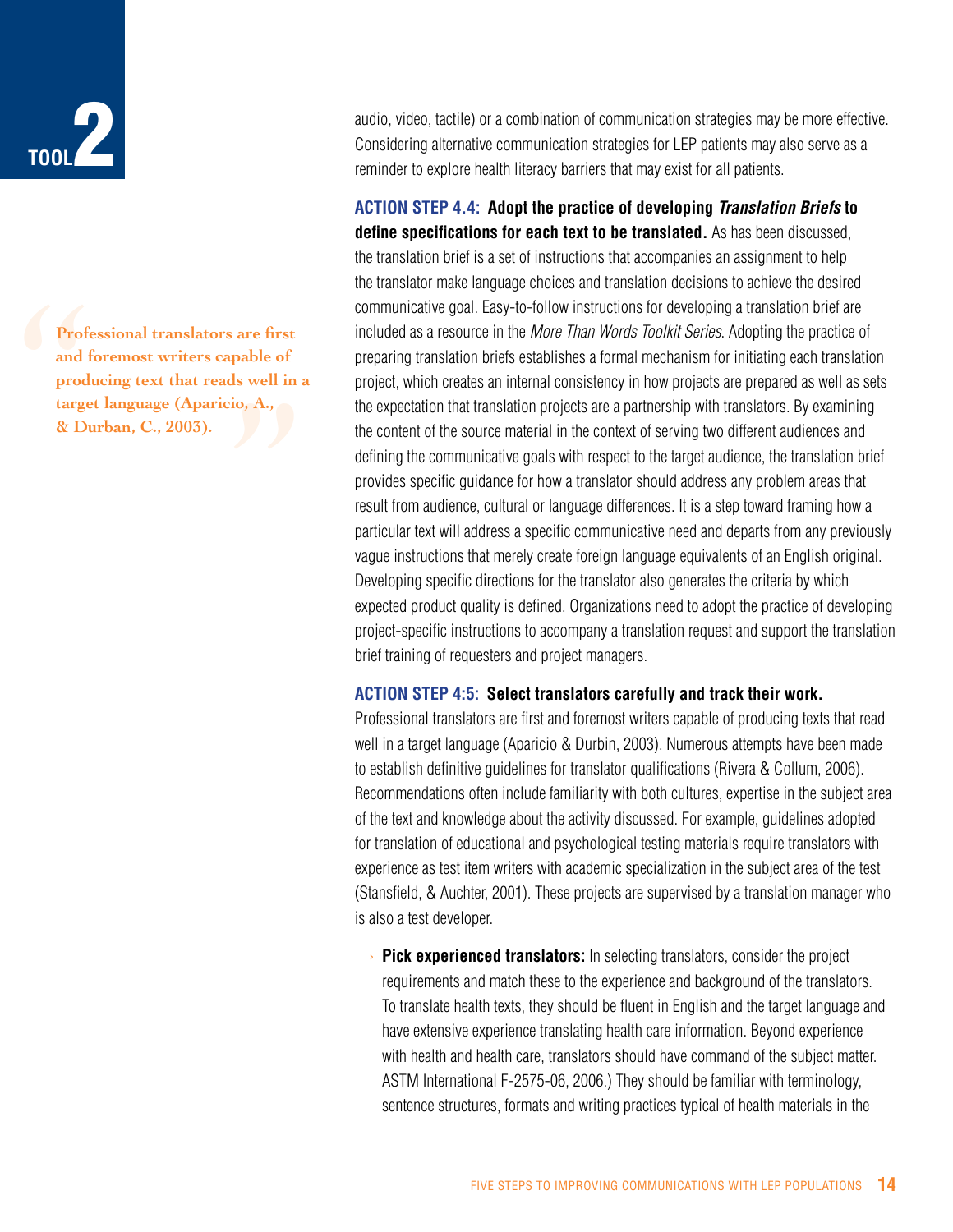

**Bilingual:** *Yes* **Competent interpreter or translator:** *Maybe not*

**Hiring bilinguals from local language communities as formal or informal interpreters or translators is common practice. Less common is the understanding that language skills, although a prerequisite, are not equivalent to interpreting or translation skills. Bilinguals actually have a wide range of language proficiencies even though most consider themselves to be completely fluent in both languages. In addition, language fluency in communication for daily living is not sufficient for the communication that takes place in health care settings. Further, interpreting and translating require different skills. These skills must be developed and are not necessarily interchangeable. Using interpreters as translators may not produce the best results (i.e., highly-developed speaking or interpreting skills may not necessarily translate into quality translation skills).**

pair language in which they work. Some health texts may require translators with background or direct knowledge of the subject or the content of the translation. Texts with specialized health content place higher demand on subject knowledge. For example, in translation projects involving consent forms, the translation expert should be familiar with this type of text (*text type*), the purpose they serve in a health care organization, their medical-legal nature and have experience in medical and legal translations. In evaluating translator experience, make a distinction between expected subject knowledge, translation experience, skills that translators should possess and other related project requirements. Successful translation projects include selecting a translator with the appropriate experience and skill and providing them with the correct orientation or instructions.

**Link translators to translation products:** It is very likely that your inventory of translated texts (Step 3.1) failed to identify the individual, agency or vendor that produced each translated text. This disconnect between translator and translation product perpetuates the use of poor translators and is particularly important when working with translation vendors who work as intermediaries for translators with wide variability in translation skill, experience and background. Ensuring that each translator's name is linked with each of his or her translations (in your inventory file, if not in the final piece dispensed to patients) can be instrumental in making future decisions and raises the stakes in terms of professional reputation and future assignments. This is why organizations should adopt the practice of identifying translators on all the non-English materials they produce. Test different ways of developing uniform standards for noting the translator of target language texts. Inform your translators of this practice and keep track of patient user and provider satisfaction with their products.

**Action Step 4.6: Develop tools to help your translator.** Publication style guides and glossaries are common in academic and professional circles. Translation style guides are becoming standard practice for organizations working internationally, (e.g., World Bank, European Commission) and businesses with global reach (e.g., Microsoft, Google). Translation style guides advance consistency in writing and provide guidance on language use. Such manuals can specify writing style details such as punctuation, capitalization, spelling, word usage, grammatical conventions, and formatting issues. The translation style guide for the European Commission provides translators with key translating rules, including not only the basic grammar of every language but also the most common errors that can occur when translating from one specific language to another.

› **Create a style guide:** The absence of a translation style guide with a standardized glossary for working in the health care industry creates inconsistency in the translations of basic health terminology and concepts and contributes to disagreements over possible errors in translations. It also increases the comprehension difficulty for readers. Adopting standardized glossaries of commonly-used words or phrases can help avoid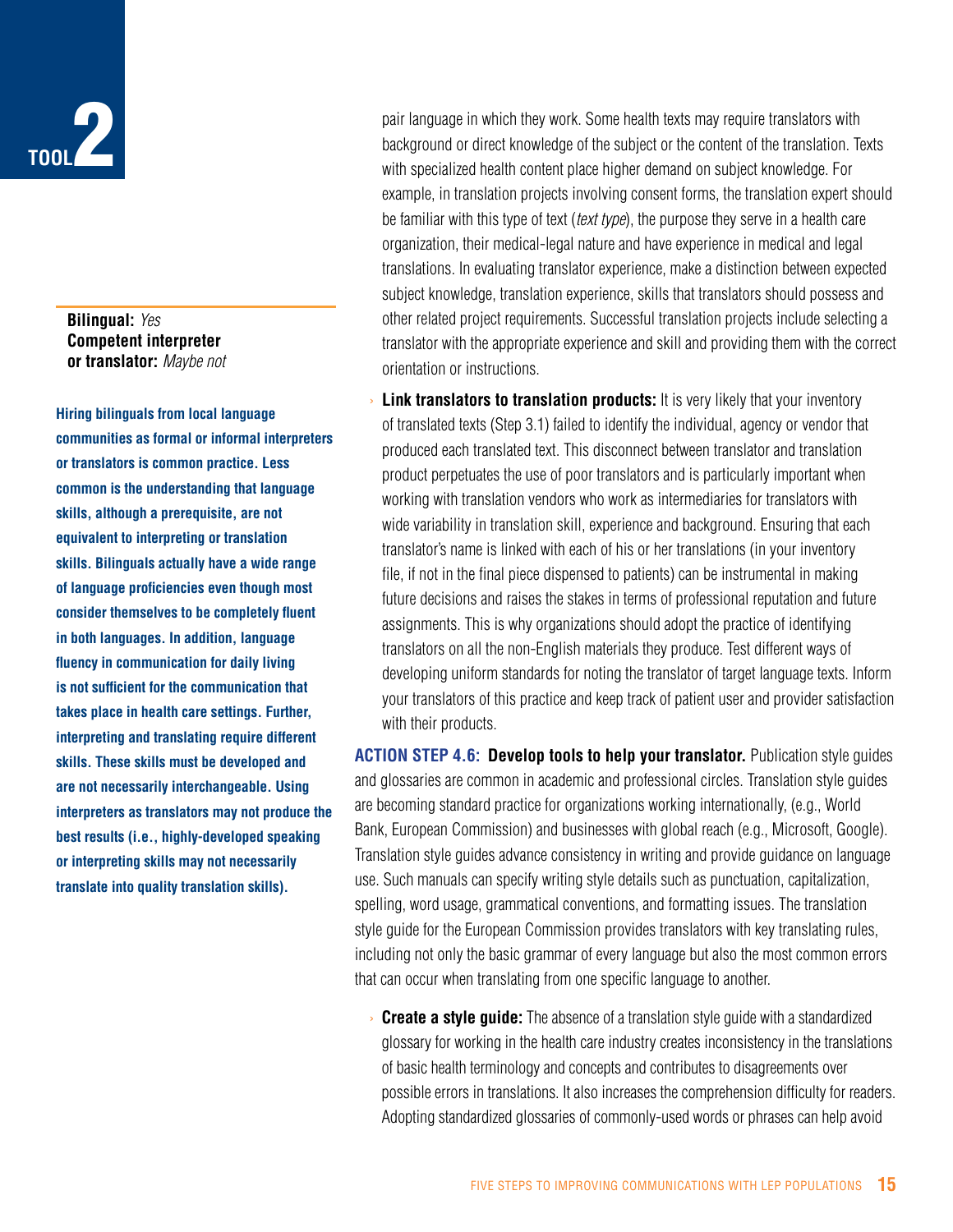

these difficulties. Translation style guides can be simple one-page documents with general rules about tone and guidance for approaching proper names, products or functions that may not translate well (Google, n.d.), or more detailed documents that incorporate spelling rules, sample of common standard text, conventions for translating official names, recommended formats for numbers and measures and so on (European Commission, 2008; International Bank, 2004). Consistent and uniform translations of common health care system vocabulary can also make it easier for LEP populations to recognize and learn health care terms and concepts.

**Adopt a list of conventions:** Aside from rapid advancements in medical science and technology, health care environments use vocabulary and concepts unique to the American health care system. Terms like *advanced directives, health plan, health maintenance organization* and *managed care* are difficult to understand even for many English speakers, so the comprehension difficulty only increases for populations speaking foreign languages when there is inconsistency in how these terms are translated. Promoting consistent translation of key health concepts and terms will help readers equate the convention to its English counterpart. Conventions, adopted nationally and developed for each target language, can eliminate translation debates and offer readers consistency, an important factor for improving recall and learning new vocabulary over time. Several projects designed to create glossaries and conventions have been undertaken independently by translation vendors as proprietary ventures. None, except perhaps one undertaken by the Kaiser Permanente National Linguistic & Cultural Program, has had national participation. Thus far, none has been made broadly available for adoption.

**Action Step 4.7: Set Performance Expectations.** *You can't manage what you don't measure.* Fueled in part by the potential for improving the quality of health care services and outcomes, attention to performance measures and improvement initiatives have proliferated in recent decades. Within the health care system, interest in performance improvement has advanced with the lofty goals of improving quality, enhancing accountability and strengthening the science base of health care. Performance standards are rapidly evolving as criteria for objective competence assessment. Few areas need more attention in this regard than the performance expectations for communicating with LEP patients.

Although published data are lacking, estimates vary that anywhere from 44 to 60 percent of the bilinguals employed in hospitals, clinics and medical offices across the nation are heritage speakers. From those tested during the pilot, the *Hablamos Juntos* team found that the average health interpreter in the demonstrations was a U.S.-born woman between the ages of 31 and 40 who had a relatively short tenure as a health interpreter. Nearly threequarters had worked as an interpreter for five years or less. More than half reported having received no interpreter training, and nearly half reported learning their native language at home, not in school. The pilot project also showed that those working as interpreters were interested in being tested and readily sought to know how well they were doing.

You can't manage what you can't manage what you can't manage what you can't manage what you can see the set of the set of the set of the set of the set of the set of the set of the set of the set of the set of the set of t **You can't manage what you don't measure.**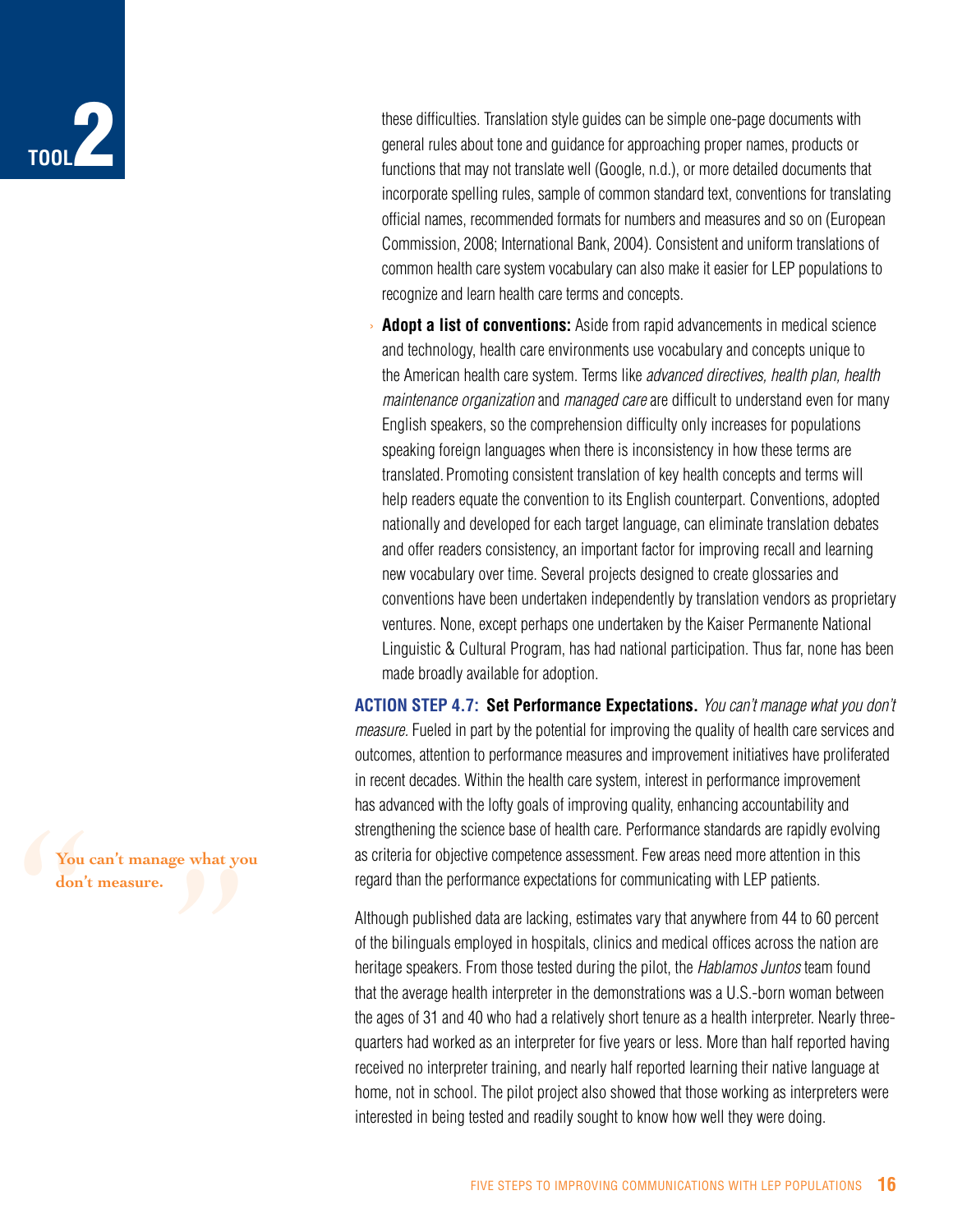

**In our research we found** *Advanced Directives* **was translated into Spanish ten different ways: Directiva anticipada, Directiva médica en avance, Directiva de salud, Directiva por anticipado, Directriz anticipada, Orden por adelantado, Instrucción anticipada, Instrucciones para la atención de la salud, Plan de atención anticipada, and Instrucción médica en avance. None of these terms are common in Spanish speaking countries.**

- › **Train the whole workforce:** Make performance expectation clear to all employees, and pay special attention to those with direct patient responsibility, particularly those caring for LEP populations. Use existing methods and tools (e.g., employee orientation, training program offerings, practice guidelines) to ensure understanding of appropriate use of non-English materials and interpreters and to increase staff competencies for working with culturally- and linguistically-diverse patients. Use these training opportunities to promote understanding of how to use non-English materials and to discuss how to best use interpreters and other available language resources. Your practices for using bilingual staff to mediate communications with LEP patients should be made clear. Ideally, these practices have been formalized and the language and interpreting skills of bilingual employees verified. For more information about testing the language proficiency skills of employees, see the Language Testing Options 2008 Report published by *Hablamos Juntos* (Hablamos Juntos, 2002).
- **Hire trained interpreters:** The term *health interpreter* and *medical interpreter* are used interchangeably to describe any individual whose primary role is interpreting, but they are often used to include those who do so only intermittently or on an ad hoc basis. Hire trained interpreters, or invest in training them, and establish protocols to match interpreters to interpreting events. Health interpreting is a multifaceted process requiring a variety of skills and subject knowledge (e.g., anatomy, physiology, psycho-social, health care system, reimbursement) to ensure the intent and meaning of health discussions are interpreted as accurately and completely as possible. Training for interpreters in health care is evolving and although standards are not yet available colleges and universities as well as other non-accredited organizations offer instruction on the fundamentals of interpreting. More advanced training programs include practicum, field coaching and mentoring programs that enable skill development through direct on-the-job training. This type of guided practical experience is vital to developing interpreter proficiency and should be sought in hiring.
- › **Assess the language proficiencies and interpreting skills of your interpreters.** In health care in particular, cumulative and consistent research findings point to a causal relationship between limited English proficiency and poor health outcomes. Recommendations point to the use of trained and tested interpreters as standard practice for overcoming language barriers between health care providers and their LEP patients (Smedley, Stith, & Nelson, 2003). As a result, concerns about interpreting competence have gained prominence and prompted demand for better tools to assess language proficiency specifically and interpreting competence more generally. Make sure your interpreters are assessed for language proficiency and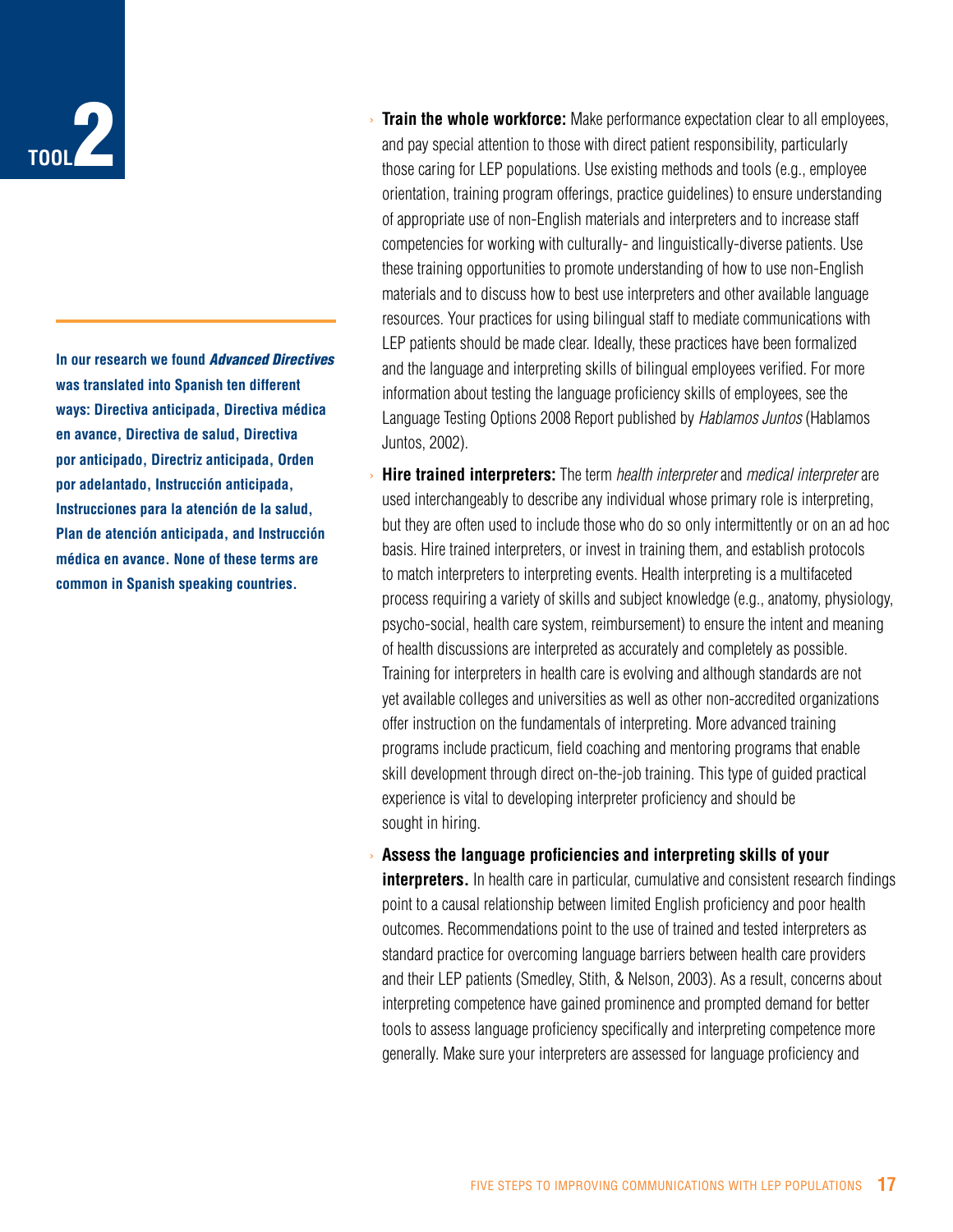

Make<br>assess<br>and in reters are<br>proficienc<br>.<br>. **Make sure your interpreters are assessed for language proficiency and interpreting skills.**

interpreting skills. The field of language proficiency testing has evolved rapidly over the past five years. Recent attempts to address interpreting competence elicited response from government and accrediting bodies which suggest advancements in assuring interpreter quality. Few tools available to assess language proficiency pay special attention to heritage speakers, yet many dual role interpreters are heritage speakers.

**Define scopes of practice for dual role interpreters.** The term *dual role interpreter* is used to connote bilinguals employed in health care organizations who are required to serve as an interpreter as part of regularly-assigned duties. *Ad hoc interpreter* is used to distinguish those who interpret only intermittently, (e.g., family, friends or others recruited on the spot). Although trained interpreters with advanced language proficiencies are ideal, bilingual employees may supplement the professional interpreter if they are trained and assigned to interpret only within a defined scope of practice.

Assess the language skills of employees assigned to interpret for LEP patients to ensure they are trained for the responsibilities they are given. Use language assessment results to develop defined scopes of practice, for each employee, consistent with their language skills, interpreting proficiency and domain knowledge. Provide training to match the language support expected, to ensure understanding of the language support they may agree to provide and to learn how to deal with pressure situations beyond their scope. See Step 5.2 for other thoughts on the importance of professional training for interpreters and translators in health care settings.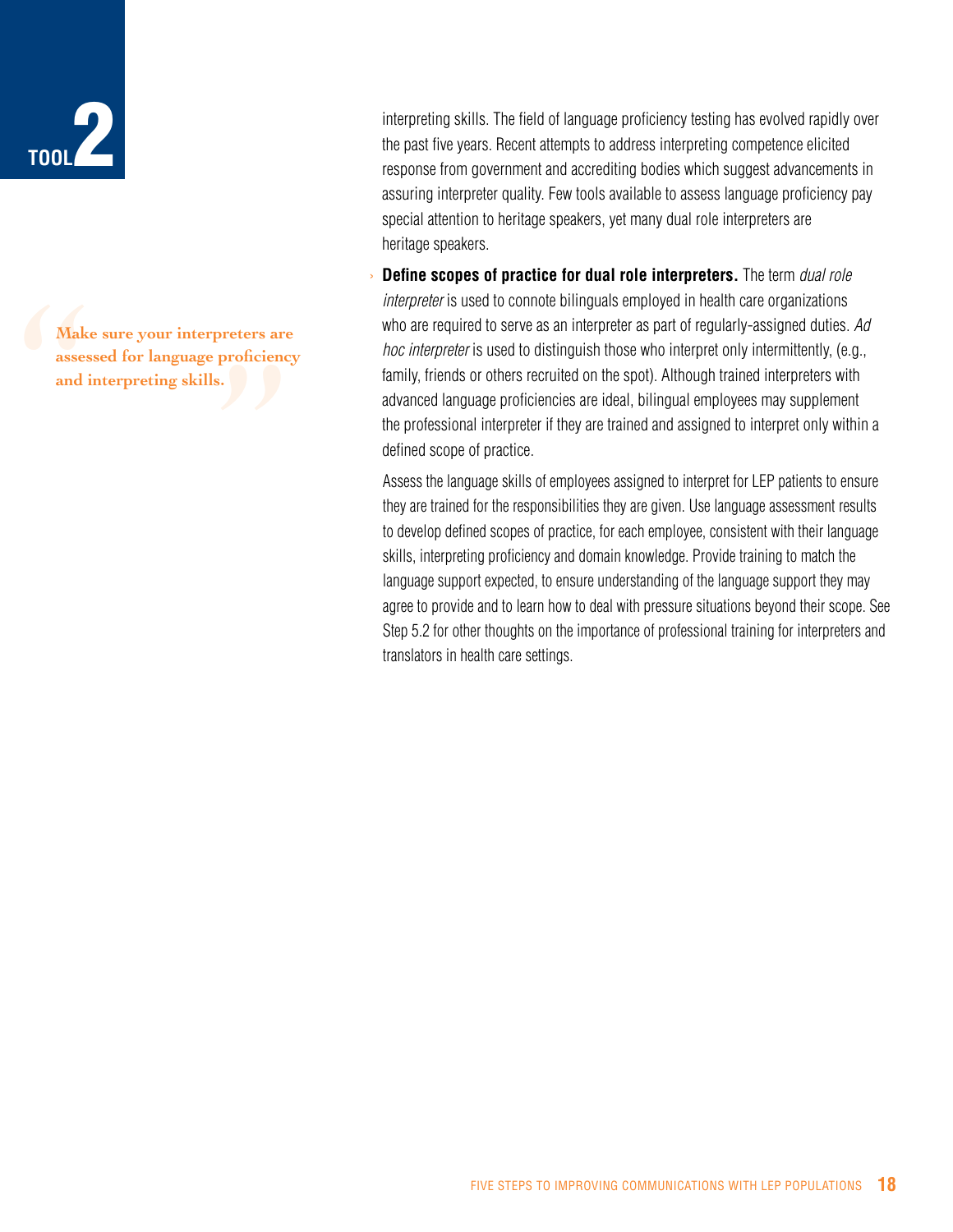

a comment<br>gover<br>found<br>will b<br>comm<br>and—<br>prepa ite marvid<br>| patients<br>| patients<br>|<br>|re workfc **…a collective effort by industry, government, professional societies, foundations and private individuals will be needed to achieve seamless communication for all patients and—more specifically—to help prepare the health care workforces for the future.**

#### **Step 5. Encourage investments in communication improvement**

*Hablamos Juntos* has been in existence since 2001. Since its inception, we have had the privilege to learn about some of the extraordinary efforts being undertaken by health care organizations around the country to overcome language barriers and develop capacity to care for their changing patient populations. Incredible discoveries are taking place, one institution at a time. Often what is learned in one place is rediscovered and learned anew by neighboring health care organizations. The amount of creativity, ingenuity and extraordinary human and financial resources that are being invested is impressive, as is the fact that these efforts are not being harvested and disseminated across the broader health care system.

The recommendations made in Steps 1-4 are designed to create capacity within health care organizations by taking practical steps based on consensus findings and some early signs of potential model translation and interpreting programs. The scale of capacity development that is needed has compelled the publication of these final recommendations. Looking ahead, it is clear that sustained, in-depth and widespread efforts are needed to develop standards and training programs to cultivate the type of language professionals we need and to stimulate research to determine whether the investments we are making today are contributing to improved health and health care outcomes. Who will pay for these next steps?

Individual organizations and practices clearly do not have the resources to respond to the gamut of challenges presented by the linguistic diversity emerging in our cities and states today. Instead, a collective effort by industry, government, professional societies, foundations and private individuals will be needed to achieve seamless communication for all patients and to help prepare the health care workforce of the future. Federal and state governments, and especially their health-related departments, can play a major role in funding these efforts. Foundations such as the *Robert Wood Johnson Foundation* have already stepped up to the plate to fund pioneering work and research, and they should continue to disseminate lessons learned and support new initiatives aimed at creating and evaluating national strategies and approaches. Professional health and hospital associations and industry leaders also have a role in promoting advancements in this area.

Many health care organizations have already made investments and progress in developing the field of language services. In this step, we offer suggestions for health care industry leaders to build upon and describe ways to integrate these new competencies as standards in our health care organizations. We encourage the use of known technology like rapid cycle continuous improvement, rewards programs and collaborative learning to develop health care organizations' ability to care for LEP populations. Support for national pioneering efforts to professionalize and set standards for language professionals is also critical, as well as investments in research and development to strengthen our health care system's capacity to care for a multilingual society. These recommendations call for public and private trend-setting organizations to pick up and support further capacity building, including the adoption of national strategies for the nation's health care system.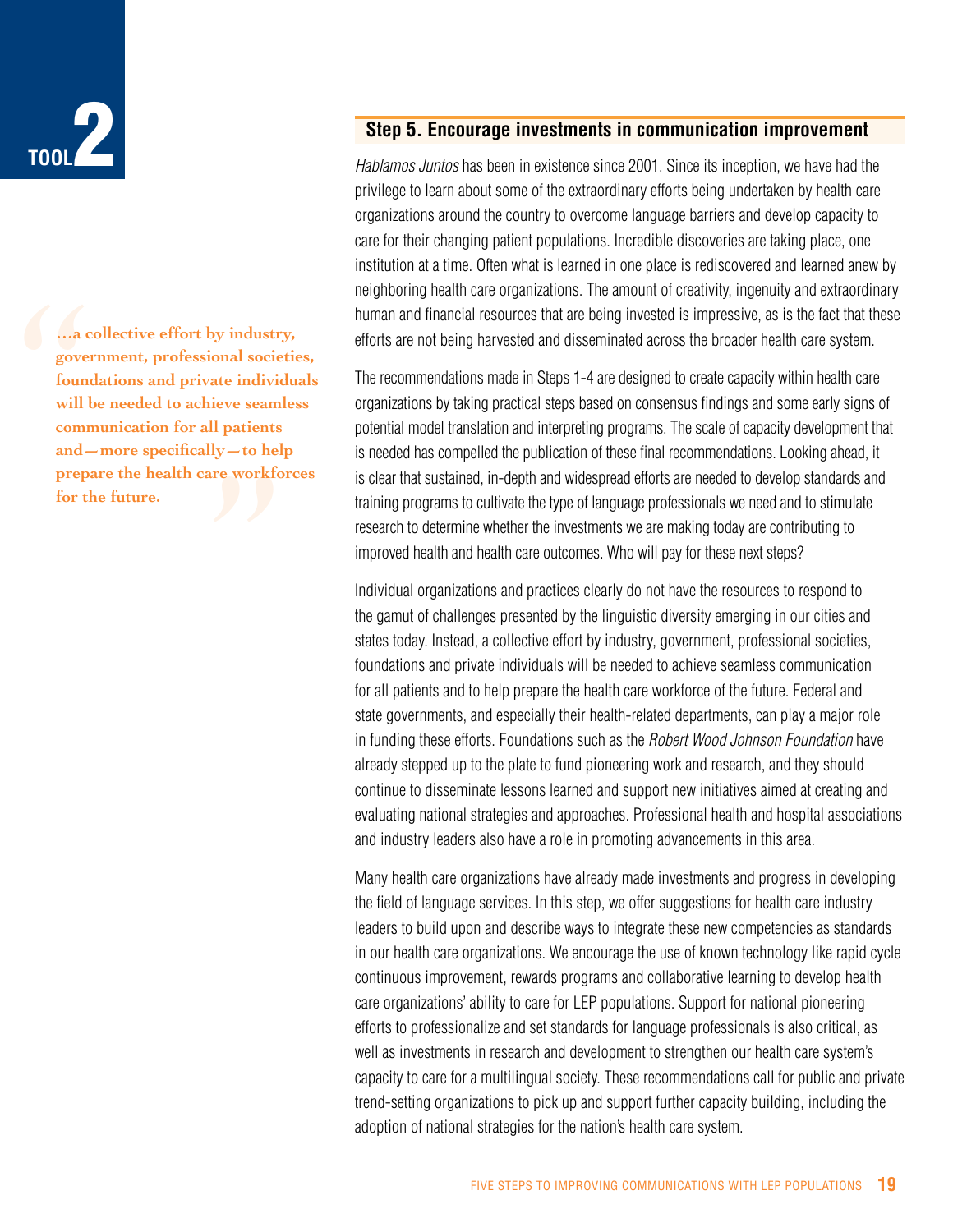



## **Improving communication with LEP patients should be a national endeavor**

#### **A flat world…**

Harvard historian Oscar Handlin wrote in the opening of the 1951 Pulitzer Prizewinning book *The Uprooted*, "Once I thought to write a history of the immigrants in America. Then I discovered that the immigrants were American history." Today's headlines leave little doubt about the strategic needs of the nation, whether in trade, diplomacy or health care, for a globally-educated citizenry and workers who are aware of the role of language and culture in meeting the challenges of the 21st century. Emerging global markets and rapidly-growing immigrant populations, here and abroad, have increased the demand for professionals and businesses that are able to work with diverse populations. Some see this trend as an unwelcome cost to doing business. Others, however, as outlined in Thomas Friedman's book *The World is Flat*, believe investing in language services and developing a workforce able to work across cultures is a strategy for continued growth and prosperity.

#### **…has reshaped U..S health care …**

The need for effective multilingual communication within the U.S. health care system is different, but no less real or critical, than the need for business people and diplomats working in our increasingly global economy. Rapid societal changes taking place both domestically and globally leave health care organizations struggling to retool and find solutions on their own. These organizations are already innovating and paying for training programs to prepare their health care workforces to work with culturally- and linguistically-diverse patient populations.

#### **… and requires a collective response to language challenges**

 But individual efforts, even when highly innovative, are not enough. In fact, isolated efforts often equate to poorly-spent health care dollars and an endless reinvention of the wheel. For example, because there are as yet no minimum qualifications for interpreting or translating health materials, many organizations throughout the U.S. have already spent valuable time fashioning impromptu training programs and unproven skill assessment methods to fill the void. This means that hundreds of highly-trained individuals have labored independently to create their own criteria for translator skills and proficiencies. What is needed here, as in so many other parts of the communication puzzle, is a more collaborative development and exchange of tools and skills to aid translation improvement. Each health care organization need not start from scratch or reinvent solutions and practices alone.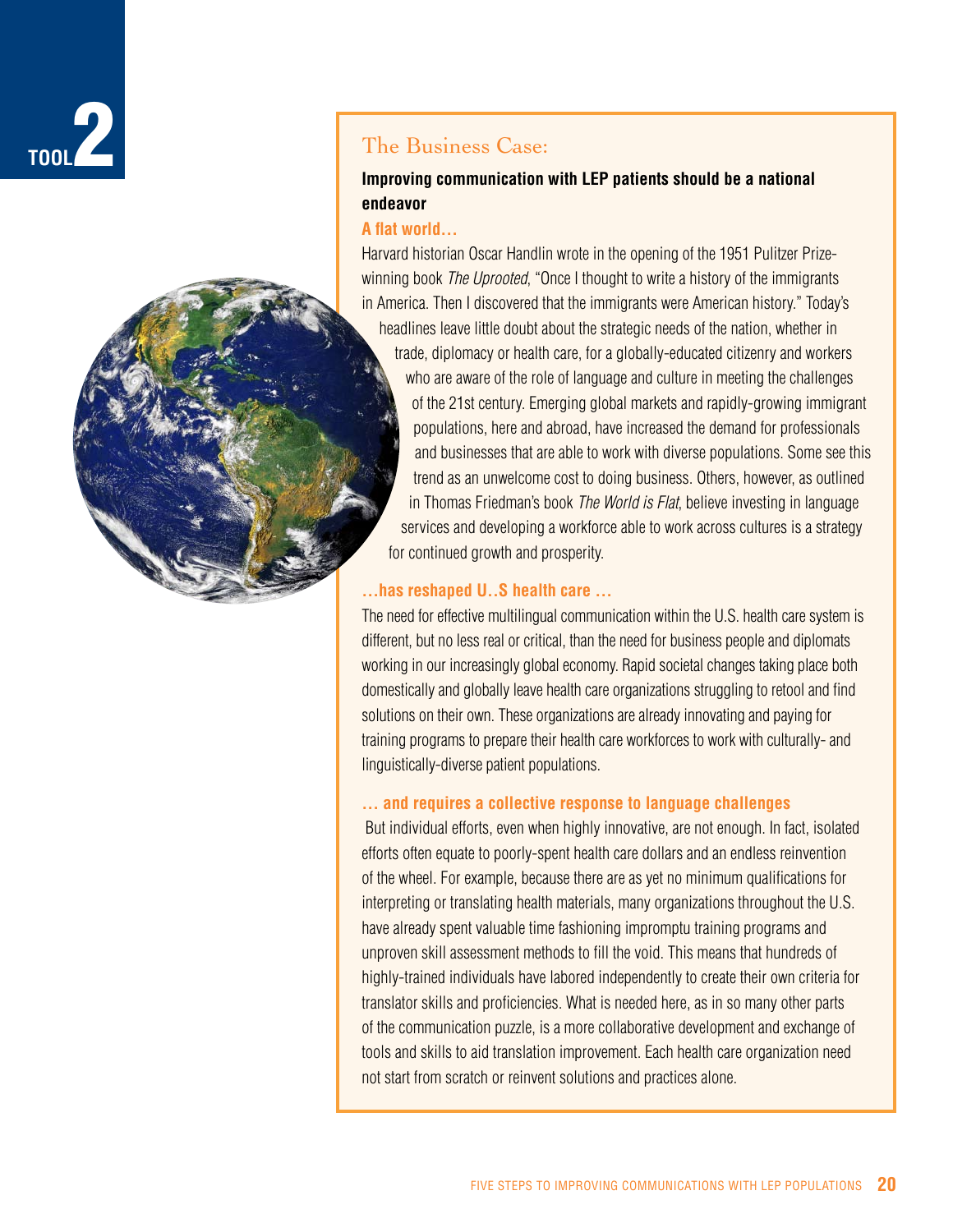

Aroum<br>
organ<br>
payin<br>
prepa<br>
with<br>
diver **Around the country health care organizations are creating and**  are<br>d<br>s to<br>cally-<br>discribed and the cally**paying for training programs to prepare their workforce to work with culturally- and linguisticallydiverse patient populations.**

**ACTION STEP 5.1: Support collaboration and exchange of innovation.** National

health associations play a key role in representing and supporting their constituency organizations to ensure delivery of safe, quality health care, every time. Government, industry and private foundations promote the advancement of health knowledge and best practices. Early responders to demographic changes in the community need the support of these key national organizations to improve on progress already made and to share lessons with others. Around the country, programs and initiatives that share progress in all manners abound, why not for growing language competencies in health care organizations? National efforts, using a variety of these strategies, are needed to disseminate lessons learned, promote replication and encourage advancements. Approaches can include funding of: **test sites** to use and evaluate newly-created tools or to incubate ideas; **validation sites** for developmental programs; **implementation sites** for rolling out well-documented best practices; and, **collaborative learning** are frequently used for benchmarking, information sharing and testing.

Confronted with mandates and accreditation requirements, health care organizations are already investing significant health care dollars in language services to overcome language barriers. But without the resources to track and report those thousands of disparate local investments, no collective sense of what has worked has emerged. These front-line health care organizations therefore continue reacting to the latest crisis based on their own local knowledge. What is needed is an initiative to document and share the development efforts and experiences of individual organizations. This will help reduce the cost of subsequent development efforts to address language barriers.

**Action Step 5.2: Support pioneering efforts to develop voluntary national practice standards for language professionals in health care.** Around the country, health care organizations are creating and paying for training programs to prepare the health care workforce to work with culturally- and linguistically-diverse patient populations. On a separate track, supported by philanthropy, pioneering language professionals and their health care employers are voluntarily working to establish standards for interpreters. Each health care organization need not start from scratch or reinvent solutions and practices alone. Industry leaders can support these efforts by working to develop standards and sponsoring opportunities for members to learn about, collaborate and exchange information on development of cultural and linguistic competency within their organizations. Government and industry leaders can also help extend the value of those investments by supporting initiatives within clinics, hospitals and offices to 1) educate staff about the new standards for interpreters and translators; 2) provide guidance on the role bilingual workers can play (e.g., stressing the need for assessing language proficiency before relying on bilingual staff to mediate patient communications); and 3) encourage hiring practices (of employees and vendors) based on the new standards.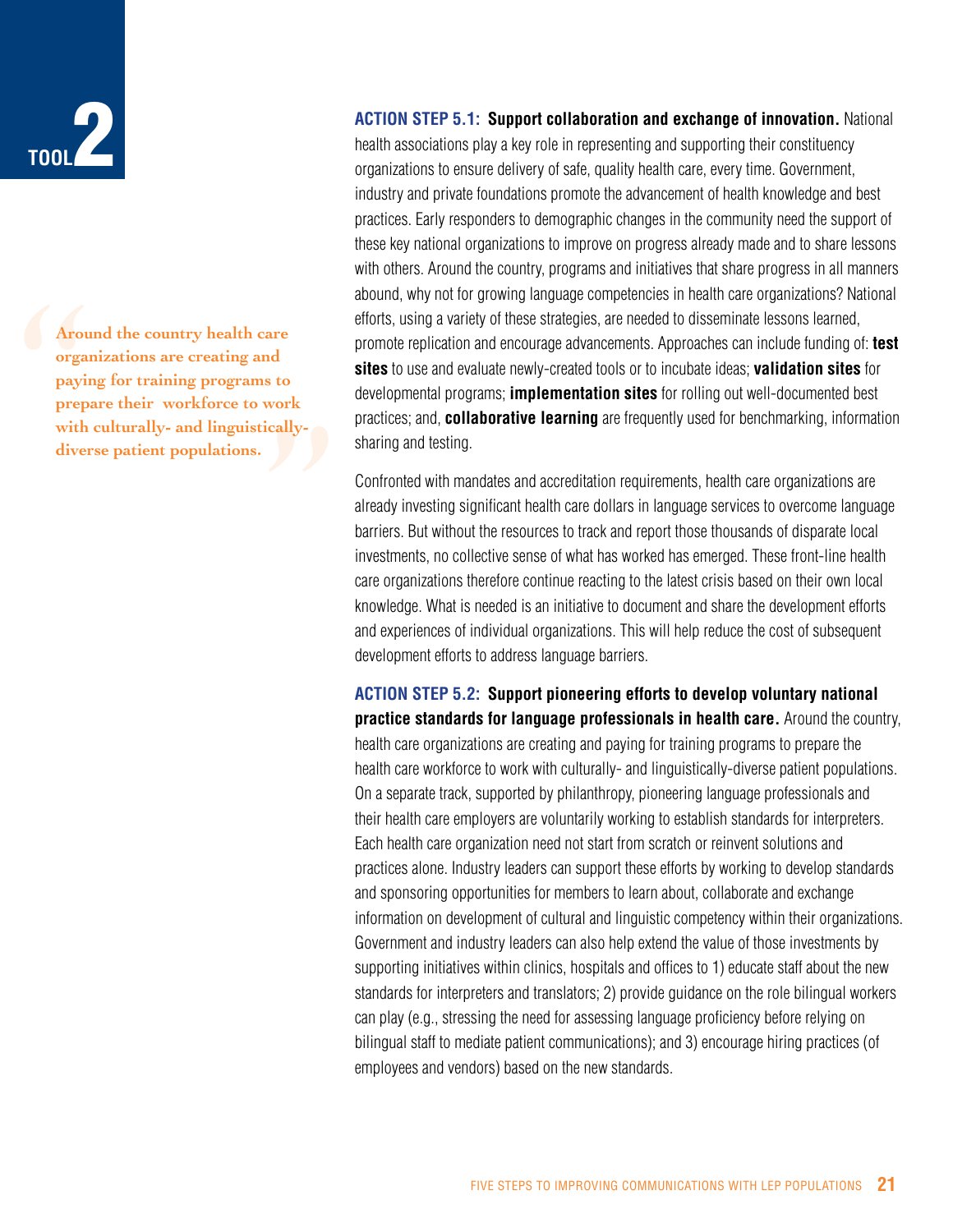

Prude<br>
inves<br>
gover<br>
agenc<br>
under<br>
of the<br>
litera aseline<br>|ications<br>|y of<br>|ural<br>|o health **Prudent public health calls for investments by both academia and government-sponsored research agencies to improve our baseline understanding of the implications of the growing complexity of literacy, language and cultural differences with respect to health communication.**

- › **Ensure the validity of new standards for the training and certification of language professionals – both interpreters and translators.** There is currently no common methodology or pedagogic principles for teaching translators or interpreters, even in environments where translation and interpreting experts are in charge of instruction. The need for teacher training and research-based methods of teaching translation is "particularly acute in the United States" (Colina, 2003, p.5). The same is true for interpreter training. However, as new training programs are developed, they must be subjected to rigorous validation testing to ensure that they are actually producing the desired result: a cadre of new translators and interpreters who are capable of bridging any communication gap that arises in health care settings. Government and industry leaders can work together to ensure language professional training programs address these weaknesses.
- › **Support programs to create regional or national shared language services.** Many small health care organizations and practices, on their own, do not have the resources necessary to respond to the wide range of population diversity issues. Practical capacity building at the regional or even national level may help. To allow sharing of critical language resources across geographic, programmatic or financial barriers we encourage health care and government leaders to consider sponsorship of repositories, national libraries, interpreter banks and technology-based solutions. These resources must be available to achieve the necessary economies of scale as well as enable smaller health care organizations to gain access to interpreters and quality non-English materials.

**Action Step 5.3: Invest in research and development.** Advances in medicine and the biosciences are resulting in a curative potential once unimaginable. New treatments such as genetically-engineered anticoagulants to prevent heart attacks and strokes are providing new hope for patients, but they are also increasing the complexity of health care decisions because of new risks and costs. Prudent public health calls for investments by both academia and government-sponsored research agencies to improve our baseline understanding of the implications of the growing complexity of health literacy, language and cultural differences involved in health care communication. Only by establishing the baseline of where we are now can we begin to fashion the tools needed to improve the situation. Note that the study of communication barriers for those unable to speak English may also improve our understanding of how English-speaking patients understand—or fail to comprehend—complex and technical medical information.

## **Action Step 5.4: Build a collaborative research network to accelerate the development and dissemination of strategies for improving communication**

**with LEP patients.** Practically every special area of health research today has benefited from the creation of cross-university multidisciplinary research collaboration. The National Institutes of Health has created several multi-institution clinical research collaborations. A similar approach is now needed to advance the development of new strategies for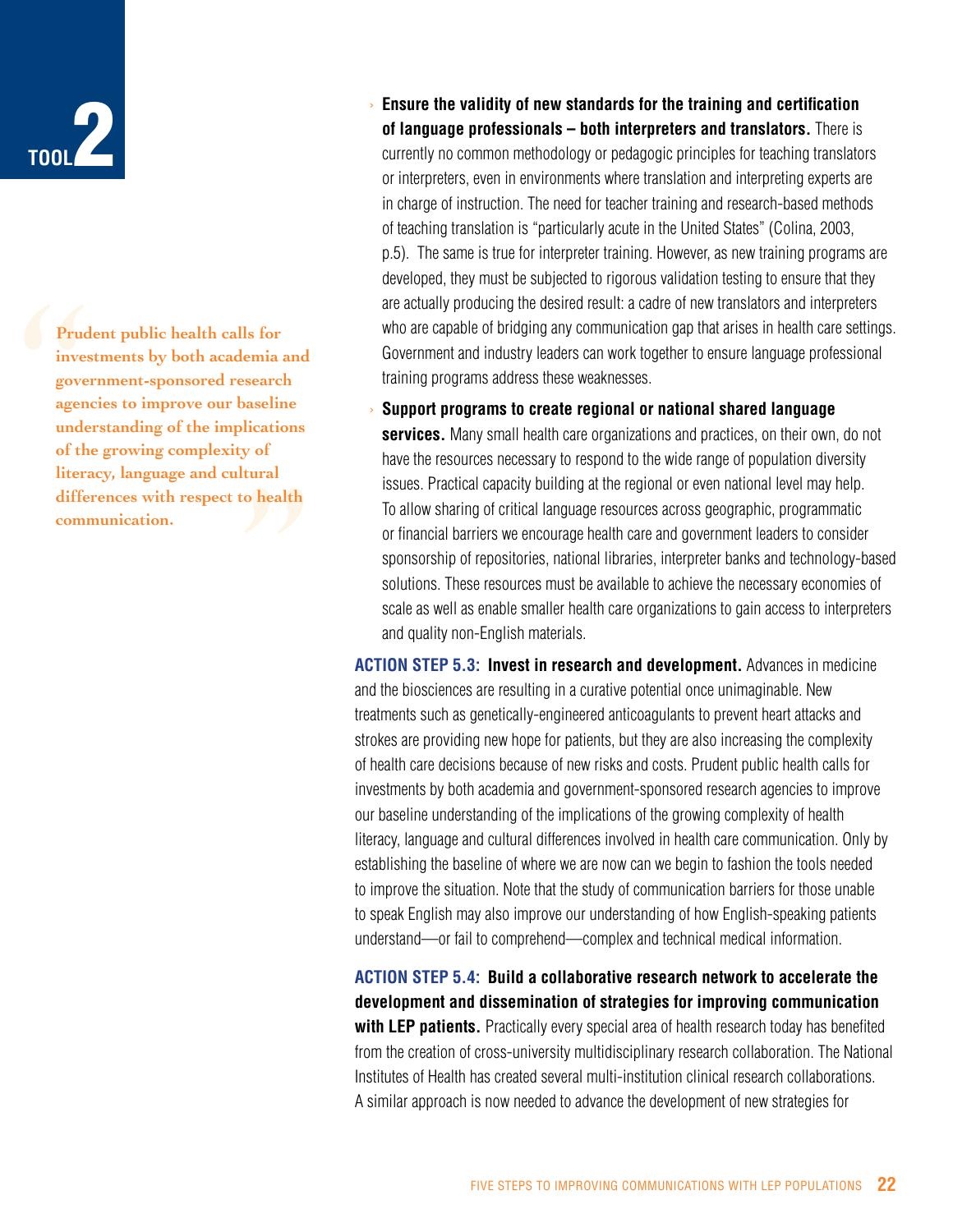

overcoming language-based health communications problems. Currently, the burden is on individual researchers or clinicians to address language barriers on his or her own. Even with a funding source, solo development of strategies can be limiting and result in narrowly-focused solutions that may not be applicable to the broader national context. A coordinated collaborative research effort would expedite development of solid solutions and allow for a more efficient use of resources.

› **Identify tools and practices that are practical and useful.** Building on the basic recommendations in this tool, researchers must also develop and test solutions for reversing the negative health outcomes associated with language gaps and low health literacy. These proposed tools and innovations must be tested in clinical settings, be cost-effective in design and produce measurable evidence of benefits. The research must be action-oriented with an emphasis on real-time solutions. It must also be participatory, involving LEP patients, and be multidisciplinary, to include a cross-section of experts in language, health education and health communication. Moreover, any new strategies aimed at improving communication with patients who speak little or no English must be practical and easily adaptable by nonacademic clinics, hospitals and other health care organizations around the U.S.

*Language barriers in U.S. health care settings are unlikely to fade in the coming years. In fact, they may become even more prominent as the complexity of care increases and the overall health literacy of the nation decreases. Combined with an aging of the population, the potential for significant increases in the nation's overall clinical and economic health care burden appears very real. Facing such a future, an additional modest investment aimed at determining how to best overcome the most common communication barriers seems reasonable. The recommendations made here are intended to highlight priorities for research funding over the next decade.*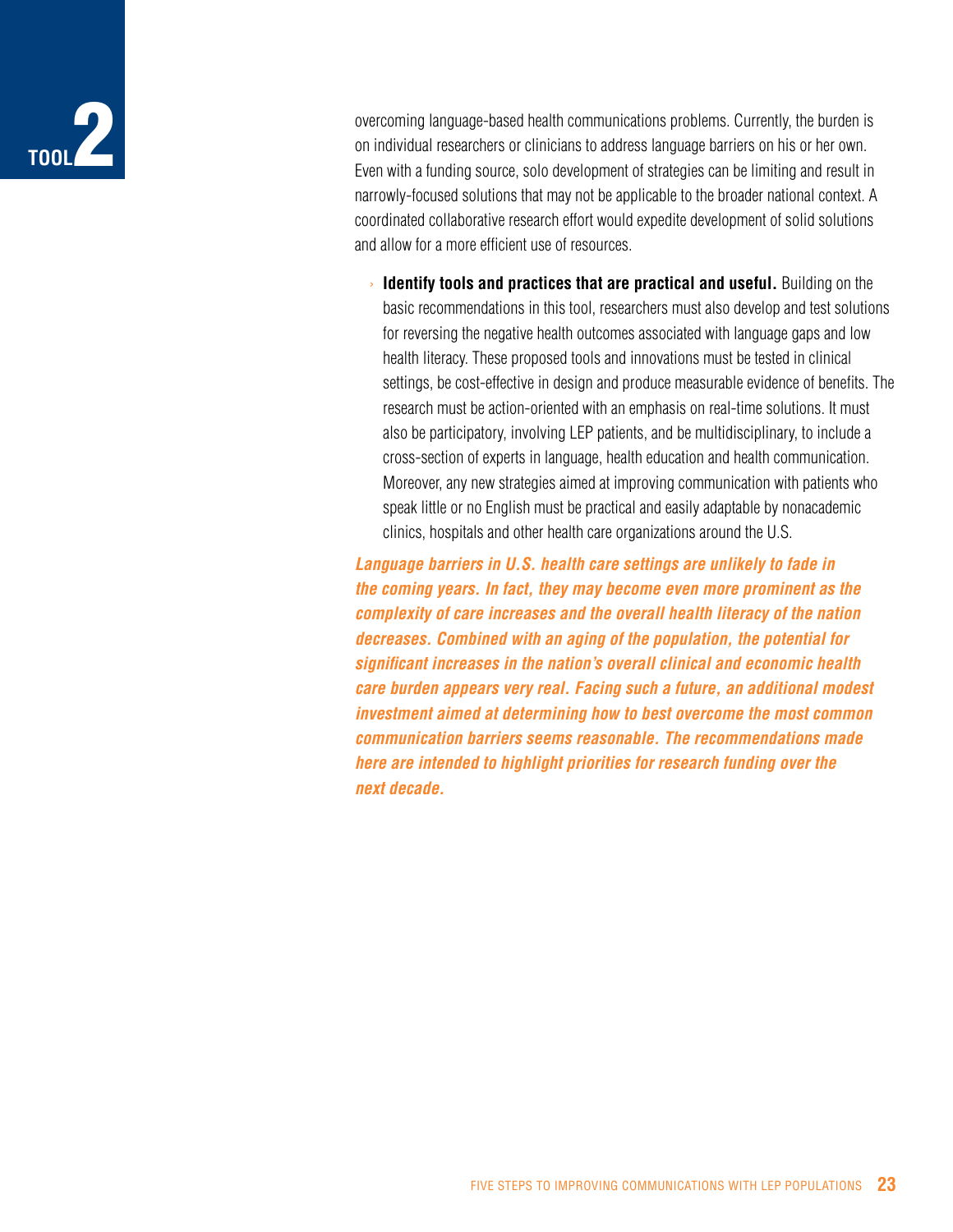

## **This Guide was Produced by** *Hablamos Juntos*

Since 2001, *Hablamos Juntos*, ("We Speak Together") a *Robert Wood Johnson Foundation*-funded national initiative, has been studying language barriers in health care for patients who speak or understand little or no English. In our years of work, the fundamental lesson we have learned is that communicating across languages and cultures involves more than words. It requires recognition that the meaning of ideas and words is conveyed and extracted through the cultural lens of the interlocutors and that these can be vastly different in cross-cultural communication. Attention to these differences is essential in effective communication, whether in writing through translation or spoken, through interpretation.

The *Hablamos Juntos More Than Words Toolkit Series* brings together lessons learned from demonstration projects, eight years of working with nationallyrecognized health care leaders and language experts and original research on translation quality. It has been made possible through the contributions of many around the country, including language academicians, researchers, practicing interpreters and translators and health professionals dedicated to providing safe and quality health care to our diverse nation. Among those requiring special mention for the production of Tool 2 are Christopher Gearon, David Ellis and participants at the Translation Quality Assessment Roundtable held in Washington, DC, September 17, 2007.

For more information about *Hablamos Juntos* or to download the entire *More Than Words Toolkit Series,* visit www.HablamosJuntos.org.

## **REFERENCES**

Aparicio, A., & Durban, C. (2003). *Translation: Getting it right: A guide to buying translations*. Alexandria, VA: American Translators Association. Retrieved March 23, 2008, from http://www. atanet.org/docs/Getting\_it\_right.pdf

*ASTM International F-2575-06 standard guide for quality assurance in translation*. (2006). West Conshohocken, PA: ASTM International. May 1, 2006

Bernstein, R., & Edwards, T. (2008). *An older and more diverse nation by midcentury*. U.S. Census Bureau News. Retrieved August 15, 2008 from http://www.census.gov/Press-Release/www/releases/ archives/population/012496.html

Call to Action for national Foreign Language Capabilities. (2005). Retrieved March 24, 2008 Civil Rights Act of 1964. H. R. 7152, 88<sup>th</sup> Congress, PL 88-352, Title IV. (1964).

Cohen, A. L., Rivara, F., Marcus, E. K., McPhillips, H., & Davis, R. (2005). Are language barriers associated with serious medical events in hospitalized pediatric patients? *Pediatrics, 116,*,575-579.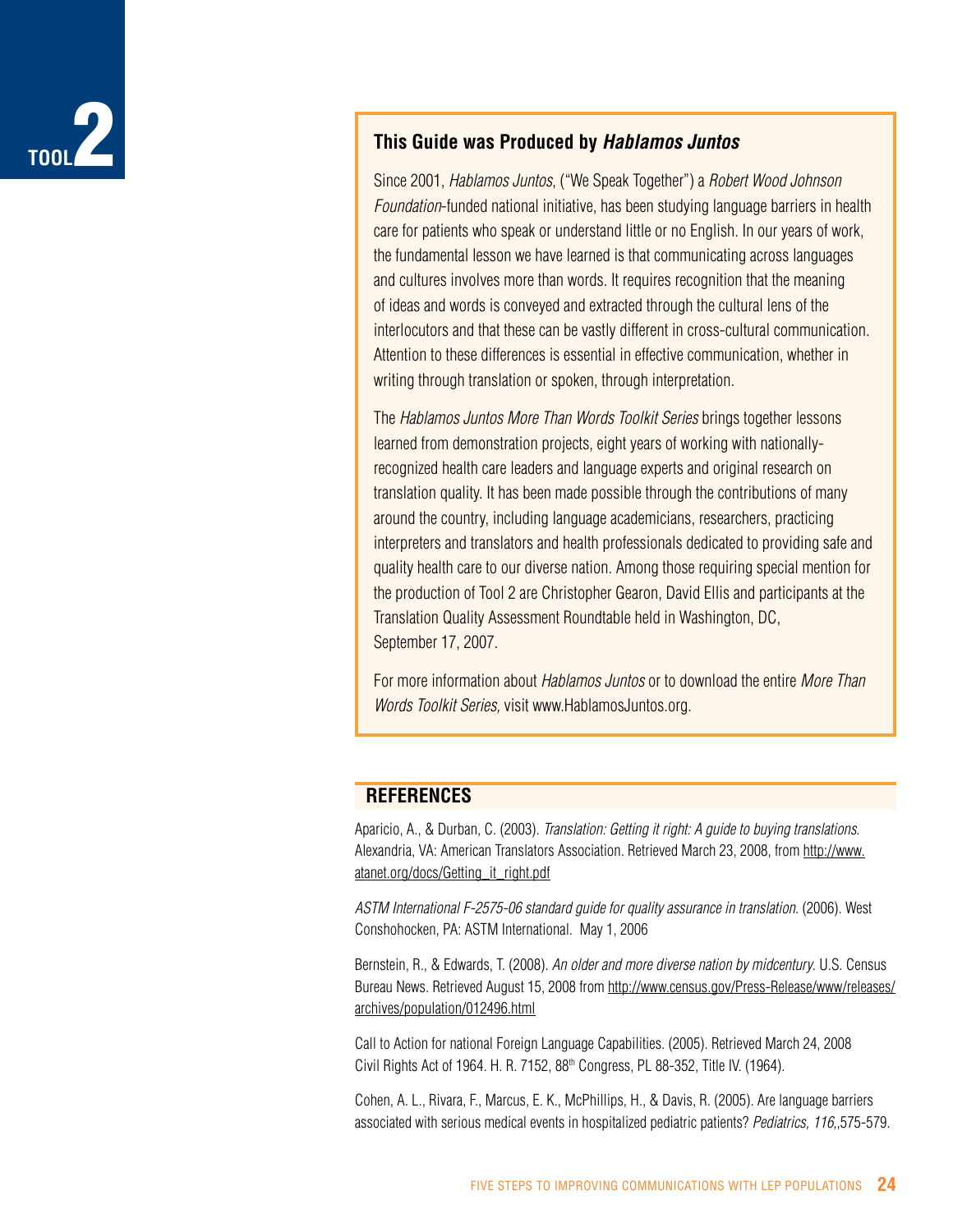## **Tool**2

Colina, S. (2003). *Translation teaching from research to the classroom: A handbook for teachers*. New York: McGraw Hill.

Crystal, D. (2005). *How languages work: How babies babble, words change meaning, and languages live or die*. New York: Penguin.

Divi, C., Koss, R.G., Schmaltz, S. P., & Loeb, J.M. (2007). Language proficiency and adverse events in US hospitals: A pilot study [Electronic version]. *International Journal for Quality in Health Care, 19* (2), *60-67.* 

European Commission Directorate-General for Translation. (2008). *English style guide: A handbook for authors and translators in the European Commission*. Retrieved August 18, 2008, from http:// ec.europa.eu/translation/writing/style\_guides/english/style\_guide\_en.pdf

Health Research and Educational Trust (HRET). (2008). *HRET disparities toolkit*. Retrieved February 2, 2007 from www.hretdisparities.org/

Institute of Medicine of the National Academies. (2004). *Health literacy: A prescription to end confusion*. Retrieved March 23m 2008 from http://www.iom.edu/Object.File/Master/19/726/ health%20literacy%20final.pdf

International Bank for Reconstruction and Development, World Bank. (2004). *The World Bank translation style guide*. Retrieved August 18, 2008, from http://siteresources.worldbank.org/ TRANSLATIONSERVICESEXT/Resources/Translation\_Style\_Guide\_English.pdf

Joint Commission. (2007a).*The Joint Commission Standards Supporting the Provision of Culturally and Linguistically Appropriate Services (Standard IM 6.20)*. Retrieved May 10,2008, from http:// www.jointcommission.org/NR/rdonlyres/1401C2EF-62F0-4715-B28A-7CE7F0F20E2D/0/hlc\_jc\_ stds.pdf

Joint Commision. (2007b). *"What did the doctor say?" Improving health literacy to protect patient safety.* Retrieved May 10,2008, from http://www.jointcommission.org/nr/rdonlyres/d5248b2e-e7e6- 4121-8874-99c7b4888301/0/improving\_health\_literacy.pdf

Google. (n.d.). *Google in your language: Translation style guide*. Retrieved August 18, 2008, from http://www.google.com/transconsole/giyl/check/staticfile?staticfilekey=styleguide

Hablamos Juntos. (2002). *Improving patient-provider communication for Lationos: Language testing options*. Retrieved June 16, 2008, from http://www.hablamosjuntos.org/resourcecenter/ pdf/Language\_Testing\_Options.pdf

Lake, Snell, Perry and Associates. (2004, March). *Physician Perspectives on Communication Barriers: Insights from focus groups with physicians who treat non-English proficient and limited English proficient patients: Executive summary*. Retrieved June 14, 2008 from http://www. hablamosjuntos.org/pdf\_files/LSP.Executive.Summary.pdf

Mitka, M. (2007). For non-English speakers, drug label instructions can be lost in translation. *JAMA, 297*(23), 2575-2577.

Rivera, C., & Collum E. (2006). *State assessment policy and practice for English language learners: A national perspective*. Philadelphia: Lawrence Erlbaum.